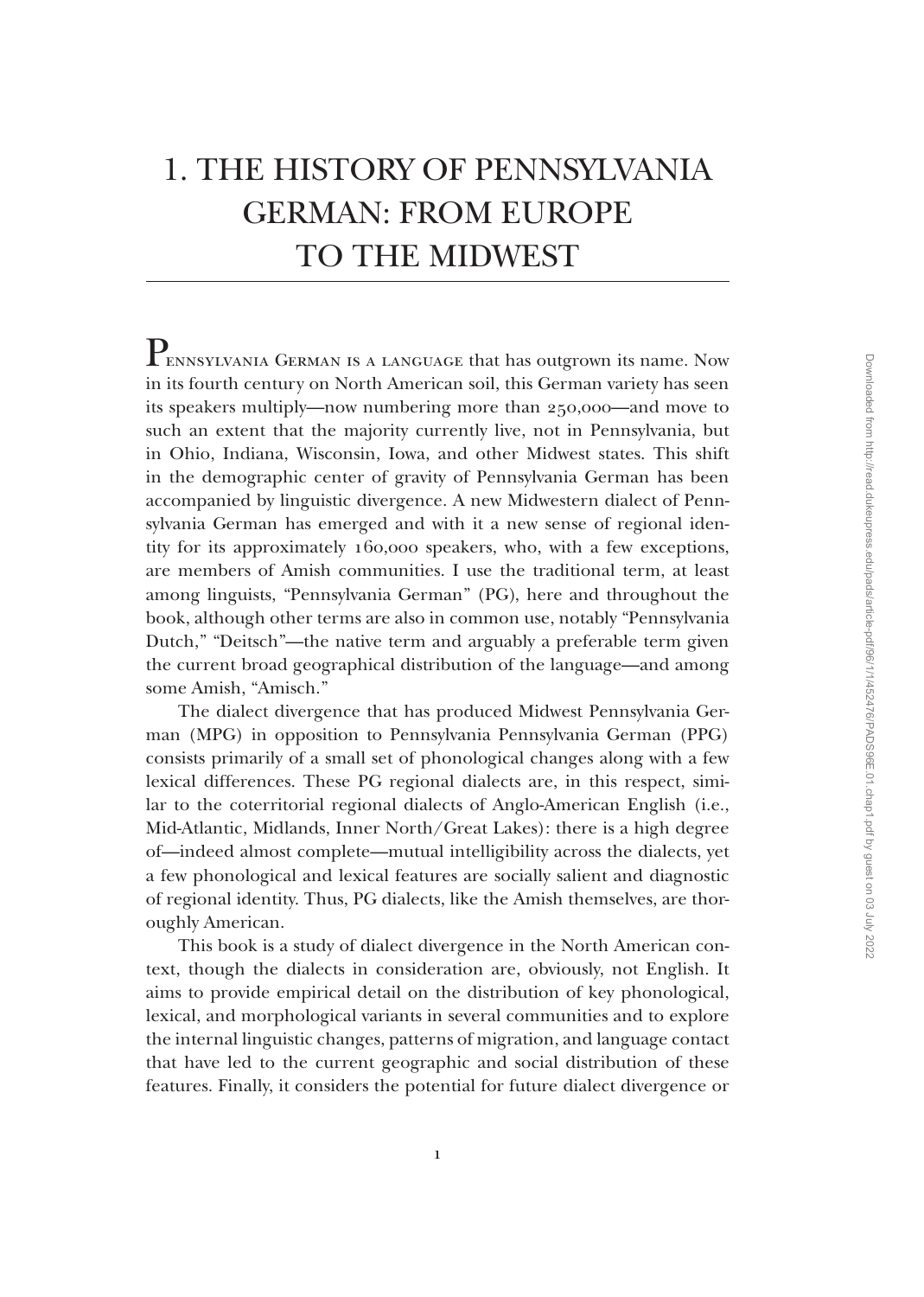convergence as it describes the links between these language varieties and the notions of regional identity and religious ideology in the attitudes of PPG and MPG speakers toward each other.

This is not a study of new dialect formation as it is understood in, for example, Kerswill and Williams (2000), Trudgill (2004), and Boas (2009b). Studies of new dialect formation are concerned with the range of donor dialects that serve as input to a new immigrant community and the processes of leveling or koinézation these dialects undergo on the way to the emergence of a new cohesive dialect. The study of PG as a new dialect and its relation to donor dialects has been undertaken in Buffington (1939), Seifert (1971), and Reed (1972), among others. Though I review the question of donor dialects to PG briefly later in this chapter, the focus of this study is the time after the crystallization of PG as a stable variety, and so I am addressing the subsequent divergent developments within PG in the absence of any further significant influx of speakers of new donor dialects.

Since dialect divergence in PG takes place in the context of long-term contact with English, some parts of this study may be situated more generally among studies of language contact in general (e.g., Weinreich [1953] 1979; Thomason and Kaufman 1988) and language contact in the American context (e.g., Haugen 1953; Silva-Corvalán 1994). This study especially complements research on German *sprachinseln* 'speech islands' worldwide (Berend and Mattheier 1994; Keel and Mattheier 2003; Rosenberg 2005) and in North America (Gilbert 1972; Salmons 1986, 1994; Keel 1994; Fuller 1997; Louden 2006; Boas 2009b), which combine attention to both dialect contact and language contact phenomena. Where this study departs from and adds to most *sprachinseln* studies is in its focus on a secondary set of migration patterns and language change following the establishment of a speech island—the persistence and extension of a speech island, as it were. Finally, the current vitality and broad geographic spread of PG is a remarkable example of long-term maintenance of an immigrant language in the United States.

There are several brief points of clarification to be made with respect to the maintenance of PG: who currently speaks PG, who does not, the current domains of use of PG, and what other German varieties are in use by the Amish and other Anabaptist groups.<sup>1</sup> Though the Amish are currently the largest group maintaining PG (see figure 1.1 for geographic distribution of Amish communities), there are also approximately 20,000 Old Order Mennonite church members (i.e., the count does not include children) in Pennsylvania, New York, Indiana, Iowa, Wisconsin, Missouri, and other Midwestern states, who, with the exception of one community in Virginia, speak PG, and whose children continue to acquire it at home. Many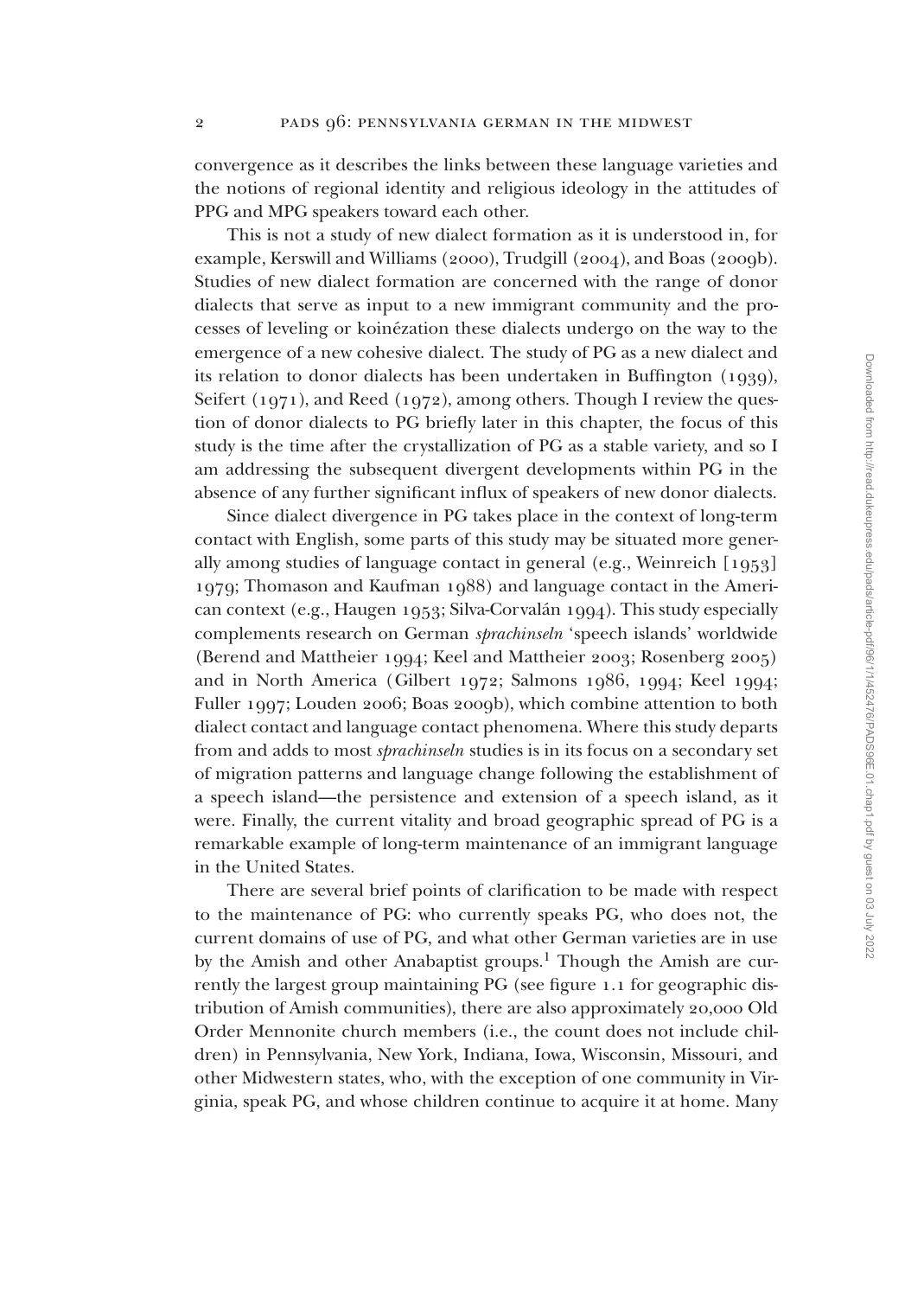

figure 1.1 Amish Settlements in North America (Nolt 2003, 337)

PG speakers live in Canada, in southern Ontario, including approximately 3,000 Old Order Mennonite members and 4,000 Amish.

In addition there are several thousand elderly speakers of PG in southeastern Pennsylvania who are "nonsectarian," that is, they are of German Reformed or Lutheran (not Amish or Mennonite) background. But the dwindling numbers of nonsectarians, popularly known as "Pennsylvania Dutch," do not do justice to their numerical dominance in previous generations. Only slightly more than 100 years ago, at the end of the nineteenth century, there were three-quarters of a million nonsectarian PG speakers in Pennsylvania, vastly outnumbering the approximately 5,000 Amish and 50,000 Mennonite church members in North America at the time. These nonsectarians were spread out over more than a dozen counties in southeastern Pennsylvania, with significant regional variation in the PG they spoke (see Seifert 2001, also sec. 2.3.1).

Still, by the mid-twentieth century, after 200 years of vibrant maintenance of PG, the nonsectarian communities in Pennsylvania had shifted to English, at least as concerns the language acquired by children. Also completing the shift to English monolingualism during this time were most "mainstream" Mennonites—those who, unlike the Old Orders, chose a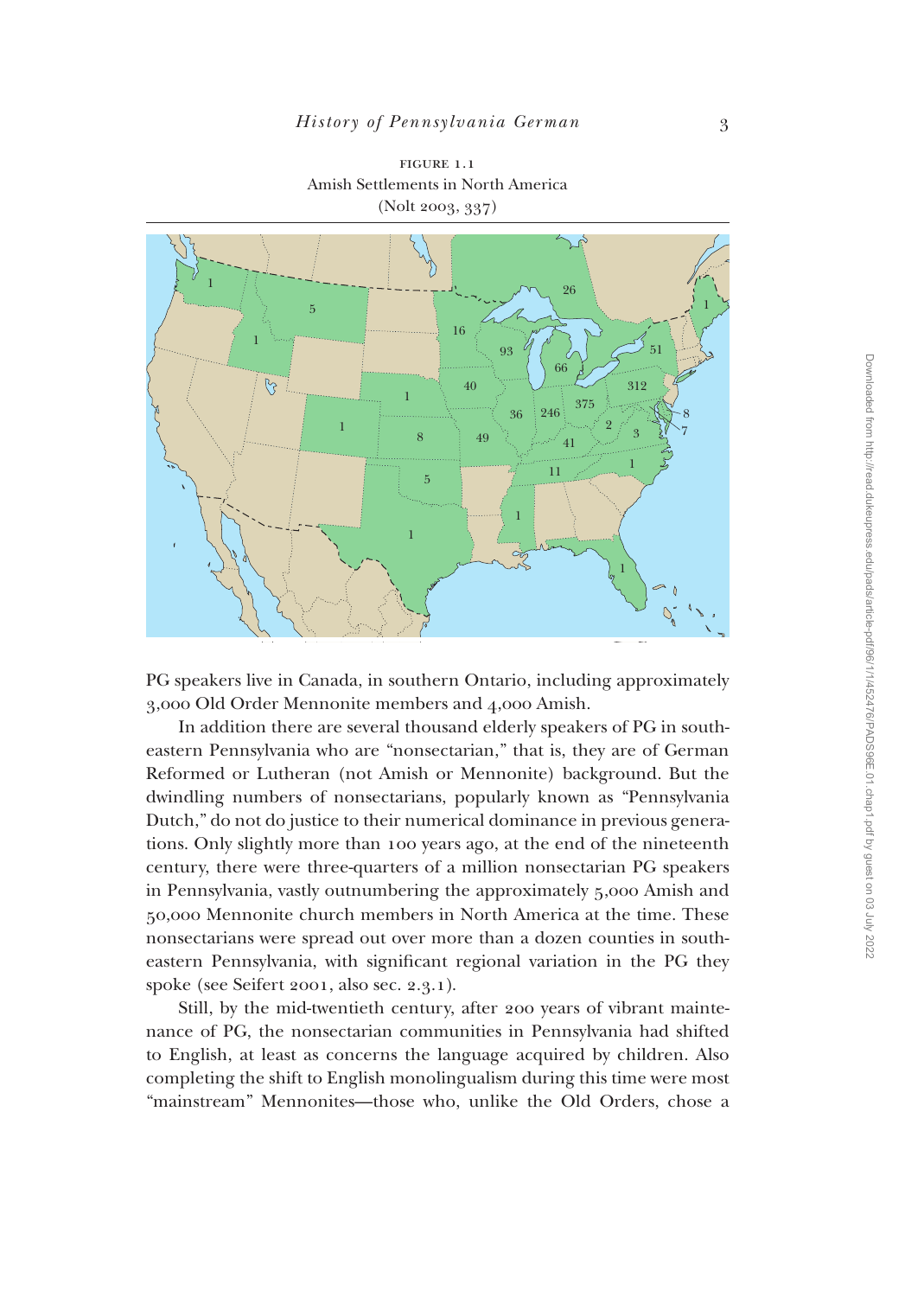path of greater assimilation to American culture—in Pennsylvania and elsewhere in the United States and Canada (including speakers of other German varieties, such as Mennonite Low German; see below and also Krahn and Reimer 1989), as well as a number of other German-speaking communities in North America founded by nineteenth-century immigrants, for example in Texas (Boas 2009b) and Wisconsin (Salmons 2005). The common catalyst for language shift in all of these cases was not, as is commonly assumed, anti-German sentiment during and following World War I, but rather a series of factors that first took root in the nineteenth century. These included increased geographic and social mobility, which lessened the isolation of many rural communities, increased exogamy, and the gradual realignment of economic and institutional (i.e., school, church, newspaper) activities from local control to state, regional, or national control (Salmons 2005; Louden 2006).<sup>2</sup>

By contrast, in Amish and Old Order Mennonite communities PG has been maintained as their native language (L1), and all speakers are also fluently bilingual in the coterritorial variety of English. English is the medium for all Amish and Old Order Mennonite schooling, and the vast majority of literate practices—nearly all reading and writing outside of worship services—is in English. PG is the language used most frequently at home, in worship services, and typically in the workplace, though code-switching is common (see, e.g., Fuller 1999). It is not unusual for English to be used occasionally in in-group interactions, for example, in a family with many school-age children whose use of English at school may spill over to the home. Most Amish and Old Order Mennonites work on farms and in small businesses operated by fellow PG speakers, and even those who work in large factories are typically grouped together and can thus use PG on the job aside from interactions with "English" (i.e., non-Amish/Memmonite) customers or coworkers. Thus, the sectarian PG speech communities are examples of stable bilingualism, given the presence of the following factors: early acquisition of both languages, positive or indifferent attitudes toward both languages, and well-defined domains, thus a functional need, for both (Louden 1989; 1993, 286–87).

PG is not, however, the only German variety spoken in Amish or Mennonite communities. Amish in the "Swiss" settlements of Adams and Allen Counties in Indiana speak Alemannic dialects that are not mutually intelligible with PG. The "Swiss Amish" may acquire some PG for interactions with Amish in other communities, but they are just as likely to resort to English when encountering PG speakers (Johnson-Weiner 1992, 36; Thompson 1994). There are also some branches of Mennonites in North America who speak a Germany variety other than PG. In the 1870s and in the 1920s, a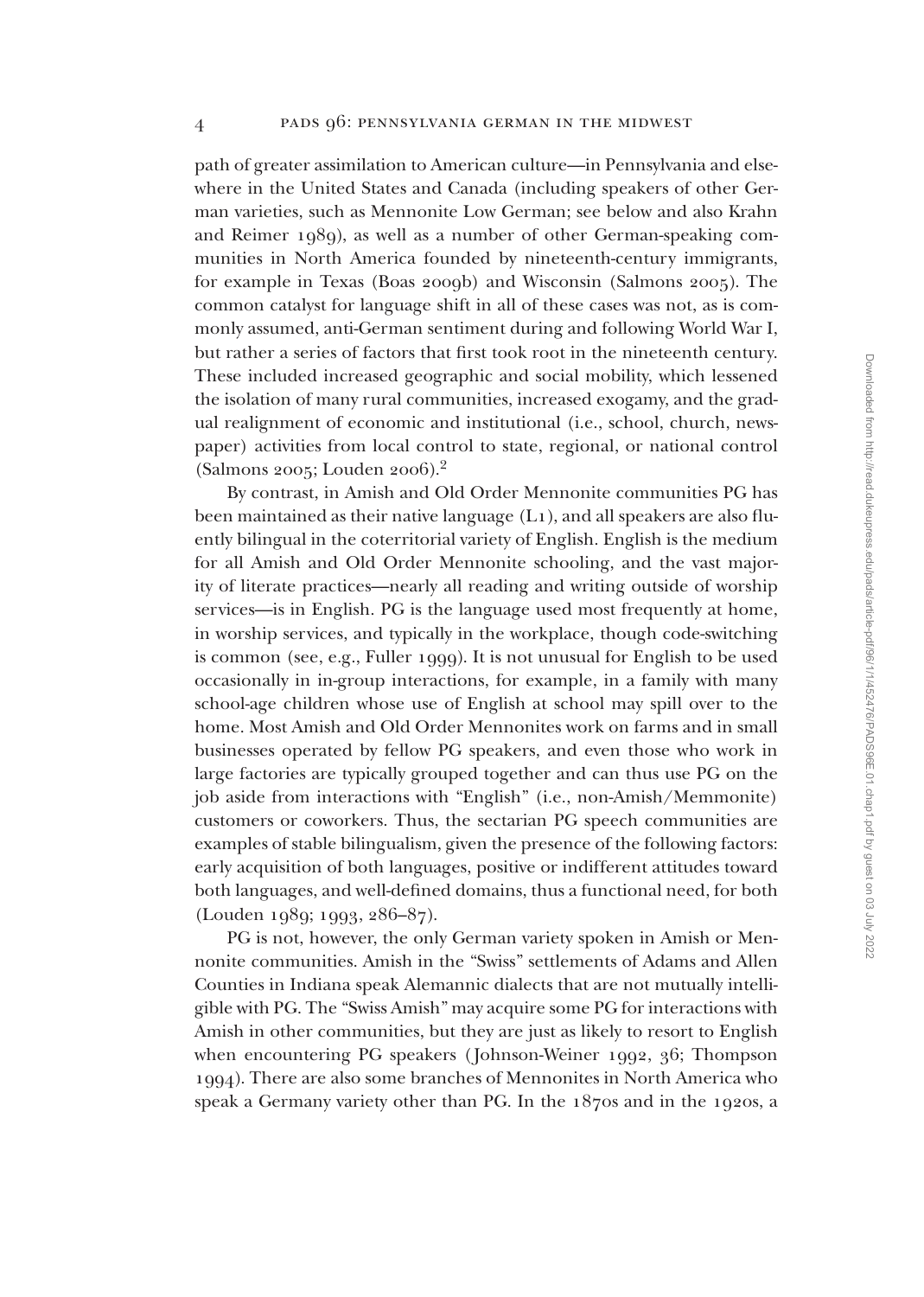total of 40,000 Mennonites immigrated from Russia (modern-day Ukraine) to North America, settling primarily in Western states and provinces such as Kansas and Manitoba (Smith 1981). These Russian Mennonites spoke not PG but Plautdietsch or Mennonite Low German, an East Low German variety (Epp  $1987$ ). In most Plautdietsch-speaking communities, the shift to English was concluded by the end of the twentieth century, but Plautdietsch is maintained today among 300,000 Old Colony Mennonites in Canada and several Latin American countries such as Mexico, Paraguay, and Bolivia (Reimer 1994). Finally, the Hutterites are yet another Anabaptist group in North America who speak a German variety not directly related to PG. Hutterites migrated from eastern Europe in the 1870s and have established over 400 colonies in the Western Plains states and provinces. Hutterisch grew out of Austrian (specifically, Carinthian) German in the seventeenth and eighteenth centuries when Hutterites lived in Austria and Moravia; "Hutterite German" or "Hutterisch" is currently spoken as a first language by 33,000 people in Canada and 12,000 people in the United States (Lewis 2009).

To return then to the general nature of dialect divergence in PG, some may object that the degree of divergence described in this book is so minimal as to hardly count as divergence at all. Indeed, the set of linguistic features that distinguish the modern-day regional dialects of PG spoken by sectarians (that is, Midwest vs. Pennsylvania) is smaller than the set of features that distinguished earlier regional dialects of PG within southeastern Pennsylvania (e.g., the Eastern and Southern regions of Pennsylvania as defined by Seifert 2001; see also sec. 2.3.1). Even in these earlier PG dialects, the differences were never as dramatic as those found between the European donor dialects. Researchers agree that PG can be described as emerging out of a "Franconian, Palatinate dialect with some Alemannic features" (Seifert 1971, 19) and have without exception stressed its overall homogeneity. Buffington (1939, 276), for example, allows for "a few significant Alemannic peculiarities" in the Swiss settlements of Lancaster and York Counties in Pennsylvania, "yet, on the whole, the dialectal variations in the dialect as spoken in the various sections of Pennsylvania are very slight." Also Van Ness's (1994, 423) introduction to the language states that "Pennsylvania German is surprisingly uniform across geographic regions." When compared with the considerable variation found in continental varieties of German—variation that stretches to the breaking point the litmus test of mutual intelligibility—the homogeneity of PG is indeed remarkable.

Several factors can account for the relative absence of variability in PG. First, there was a relative lack of variability in the continental dialects that served as inputs to the new American variety. Second, settlers from the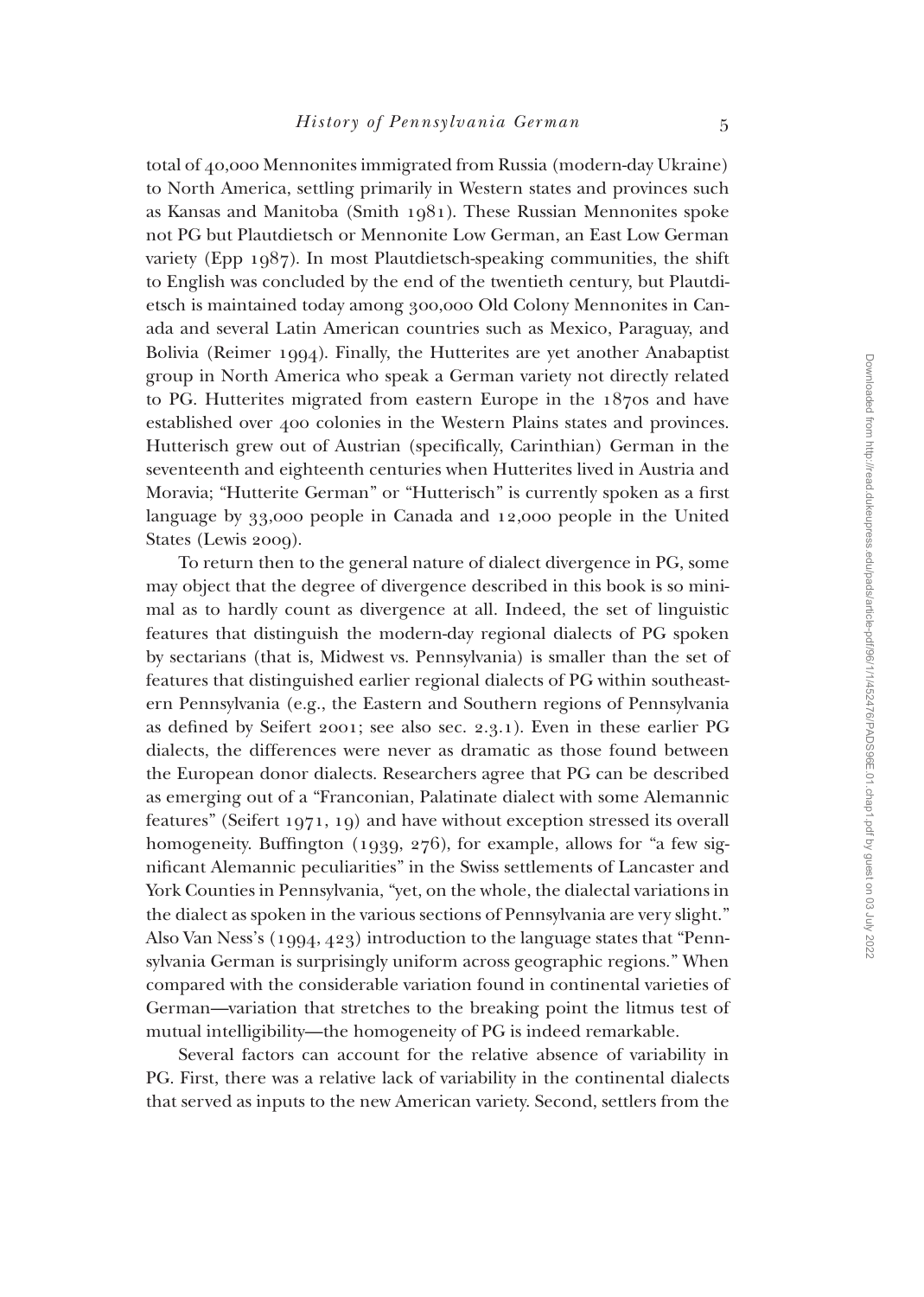Palatinate were most numerous in the early 1700s during the crucial development period of the emergent variety. Third, the leveling process in favor of Palatinate dialect features must have begun already in Europe, since many of the settlers of non-Palatinate origins (e.g., especially the Swiss) lived in the Palatinate for a generation or more before coming to the New World. Fourth, patterns of interaction confirm that the early settlers of different regions and religious practices did not remain isolated from each other. Finally, only two centuries have elapsed since the formative stage of PG, a relatively short time in the context of linguistic change.

Even so, the number and type of linguistic differences between dialects is not a predictor of their social significance. Indeed, "the unity of a dialect is a unity, not of sounds produced, but of sounds perceived; it is subjective rather than objective" (Sturtevant 1917, 146–47). This is echoed by Hymes (1974, 123): "Any enduring social relationship or group may come to define itself by selection and/or creation of linguistic features, and a difference of accent may be as important at one boundary as a difference of grammar at another. Part of the creativity of users of languages lies in the freedom to determine what and how much linguistic difference matters." The set of lexical and phonological differences that emerged between MPG and PPG in the twentieth century matters a great deal to their respective speakers, marking as they do not just regional identities but also, for the majority of PG speakers, distinctive ethnoreligious practices in daily life that are part of different ways of being Amish.

The plan of this book is as follows: The remainder of this introductory chapter traces the history of PG from Europe to the Midwest. I provide evidence from family histories of both sectarians and nonsectarians that dialect contact processes contributing to the development of PG very likely began in Europe prior to emigration. I then analyze the movement of Amish to the American Midwest in the nineteenth century by focusing on two key early settlements: Holmes County, Ohio, and Kalona, Iowa. Finally, I show how the Amish practice of "portable community" allowed for frequent moves between these nineteenth-century settlements, which set the stage for the diffusion of linguistic change across these communities in the twentieth century.

Chapter 2 describes previous studies of linguistic variation in PG, beginning with the possible influence of contact with English. I then examine claims about social variation between sectarians and nonsectarians in PPG and suggest that intrasectarian variation between Amish and Mennonites in Lancaster County, Pennsylvania, reflects an earlier geographic divide. This is followed by a review of Reed and Seifert's (1954) pioneering work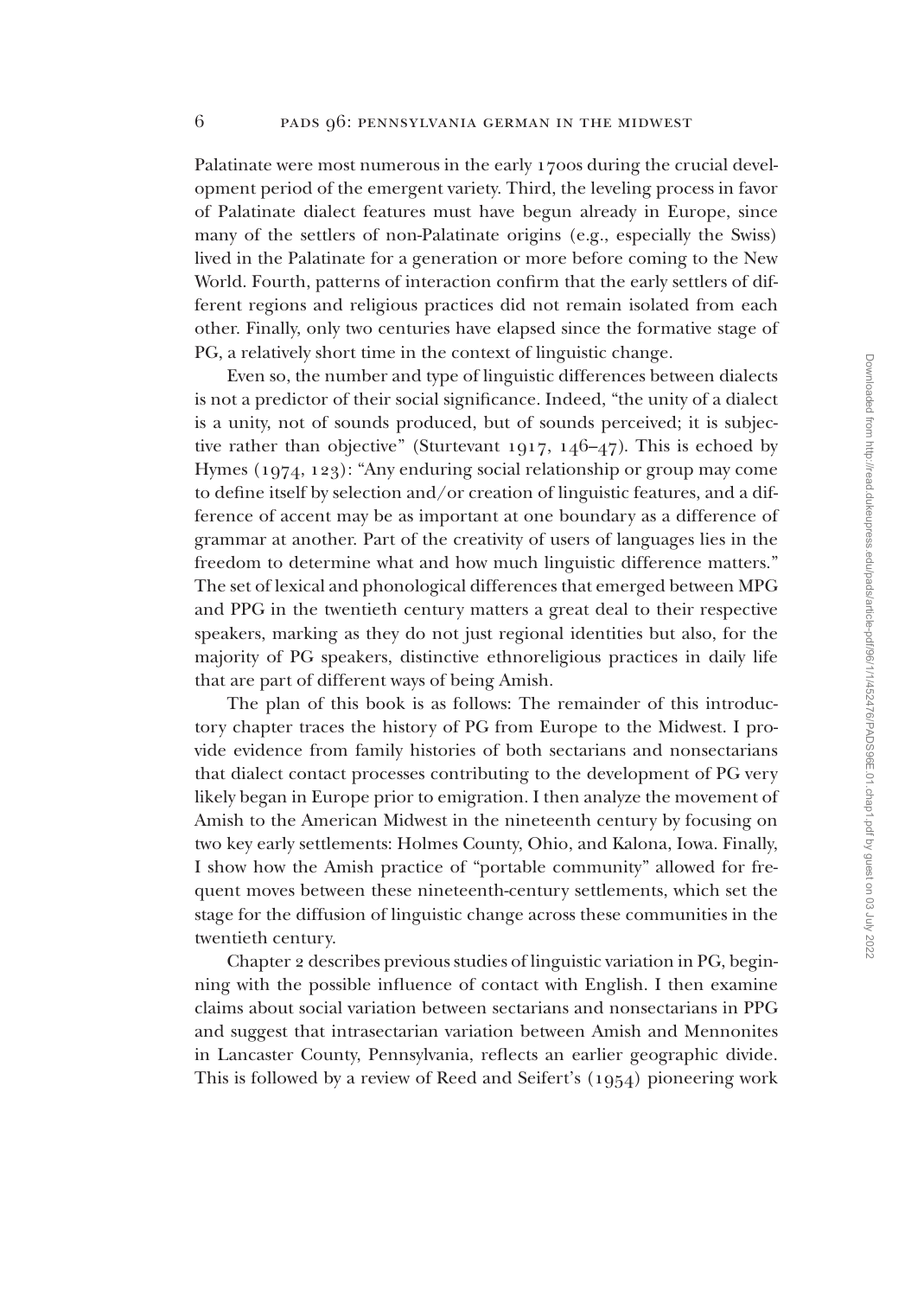mapping regional variation in mid-twentieth-century PG in Pennsylvania. The chapter concludes with an examination of the few important studies of variation of PG in the Midwest.

In chapter 3 I describe the history of the communities studied in this book—Holmes County, Ohio; Kalona, Iowa; and Grant County, Wisconsin—and the current patterns of intercommunity travel and contact. Amish "portable community" remains a reality into the twenty-first century, though the number of Amish communities has increased greatly with the result being that there are very few direct connections between any two of these communities. I then present the methodologies used in the several studies that make up this book: the selection of linguistic and social variables, selection of consultants, interview protocols, and coding of tokens.

 The core chapters, 4 through 6, are quantitative analyses of phonological and lexical variation in MPG and PPG. Chapter 4, the most extensive in the book, considers the monophthongization of /aI/, a sound change that spread to all MPG communities in the twentieth century. In its linguistic and social conditioning, monophthongal /aI/ is nearly identical across MPG communities. The monophthongal variant, typically fronted [æ:] or fronted and raised  $[\epsilon]$ , is shown to have a negative correlation with age (i.e., it is less frequent in older speakers), an indication that it is a sound change in progress, though nearing completion. The chapter concludes by considering tokens by some speakers that appear to be nearly merging with the mid, front, tense phoneme [e:], as well as a different type of monophthong—a backed [a:]—realized by some young PPG speakers..

Chapter 5 provides analyses of the liquid consonants of MPG and PPG. For both /r/ and /l/, PPG has largely converged with the coterritorial English, adopting an approximant allophone  $[x]$  for the former and a velarized  $[H]$ (sometimes vocalized) for the latter. In MPG, on the other hand, the allophonic distribution of native  $[r]$  and borrowed  $[i]$  is more complex, with considerable variation in complex onsets.

In chapter 6 I consider five aspects of the lexicon and morphology of MPG. First, I compare lexical items in current MPG, Amish PPG, and Mennonite PPG with those documented in Reed and Seifert's (1954) study of Pennsylvania in order to show possible sources for MPG usage. I then bring quantitative data from two smaller studies to bear on claims of differences in lexical borrowing and phonological incorporation of borrowings in MPG and PPG. Finally, two morphological variables reveal very different patterns across MPG communities in Holmes County, Ohio, and Kalona, Iowa. The nonfeminine marking of feminine possessive constructions, first observed by Van Ness (1995), proves to be widespread in Holmes County,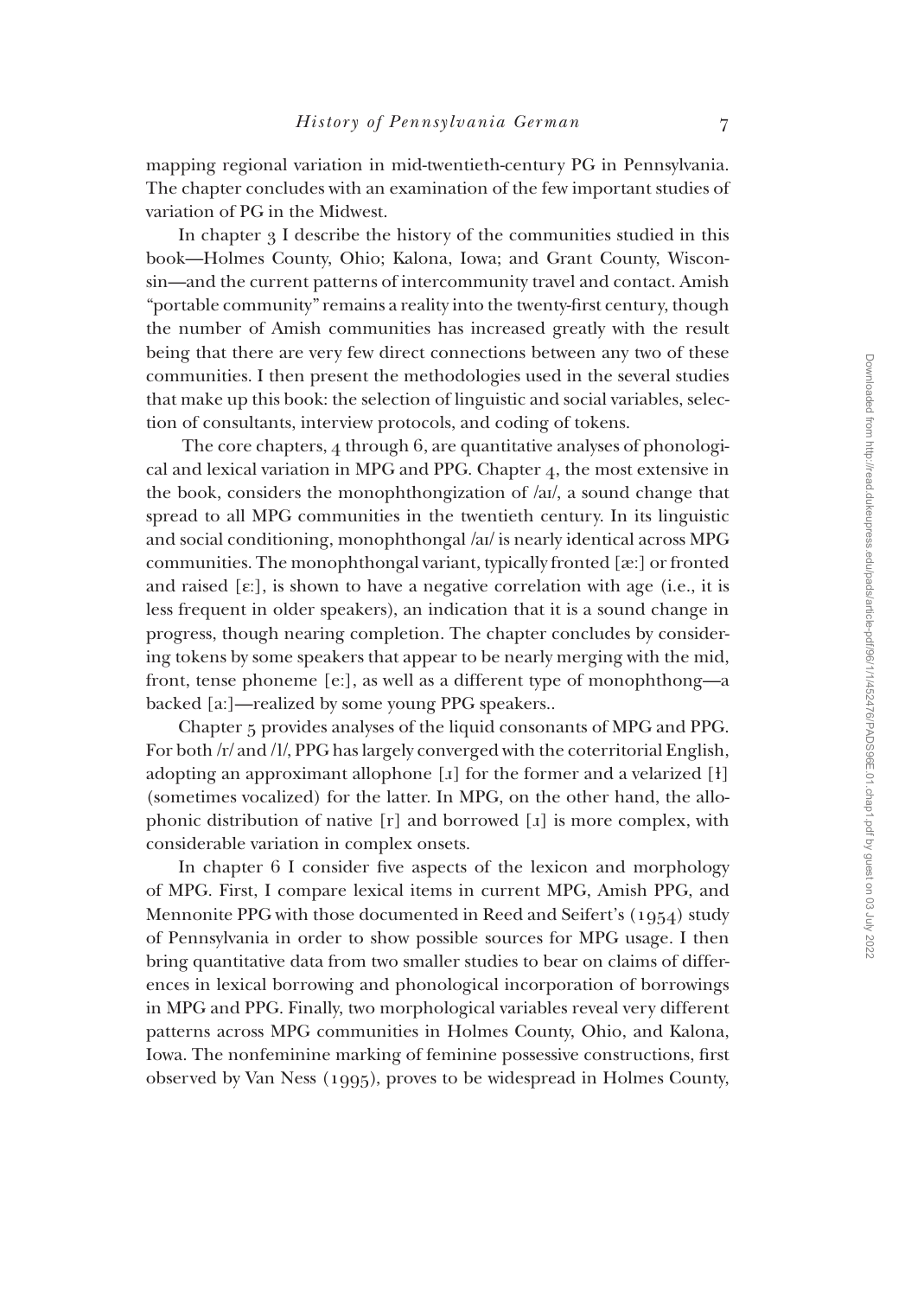but much less so in Kalona. And the merger of dative and accusative case, on the other hand, is shown to have identical patterns of age-correlated use of dative case in both communities.

Chapter 7 summarizes the linguistic features that distinguish MPG from PPG. I then introduce the Amish understanding of humility, *demut*, as a key to understanding apparently contradictory attitudes toward borrowing and the phonological integration of borrowed words. This then leads to an overview of the differences in the practice of being Amish in MPG communities and in PPG communities and how speakers themselves articulate these differences. As PPG communities are now being established in the Midwest, these ideologies are being tested by opportunities for more frequent contact between MPG and PPG speakers. I conclude with an evaluation of the possibility for future dialect divergence and convergence given current attitudes in these communities.

# 1.1. THE PREHISTORY OF PENNSYLVANIA GERMAN: DIALECT CONTACT IN THE PALATINATE PRIOR TO EMIGRATION TO AMERICA

The story of Pennsylvania German begins in Europe in the decades prior to the migration of German speakers to William Penn's experiment in the New World. Migration patterns within German-speaking territories in Europe, in particular migration into the Palatinate from Alemannicspeaking regions, set up favorable conditions for dialect contact and the concomitant processes of mixing and leveling—processes which continued as migration across the Atlantic got under way several decades later. Thus, the development of the language has a greater time depth than is typically acknowledged.

The significance of Palatinate varieties of German is strengthened when it is noted that many of the early Dutch and Swiss settlers arrived in America after sojourning for a generation or two in the Palatinate. The political, economic, and social instability of southwestern Germany during the seventeenth and eighteenth centuries made migration within this area a common fact of life for many and was one reason why many were willing to undertake the risky move to the New World (Wokeck 1985, 5).

In the early settlement of Germantown, Pennsylvania, for example, Palatines already outnumbered the Dutch in the 1690s, although, among the Mennonites, at least, many of the Palatines were of Dutch background.<sup>3</sup> After 1707, most Mennonites from the Palatinate were of Swiss ancestry (MacMaster 1985, 39, 48). This mixed European background was not restricted to Anabaptists. Many Swiss of the Reformed church also moved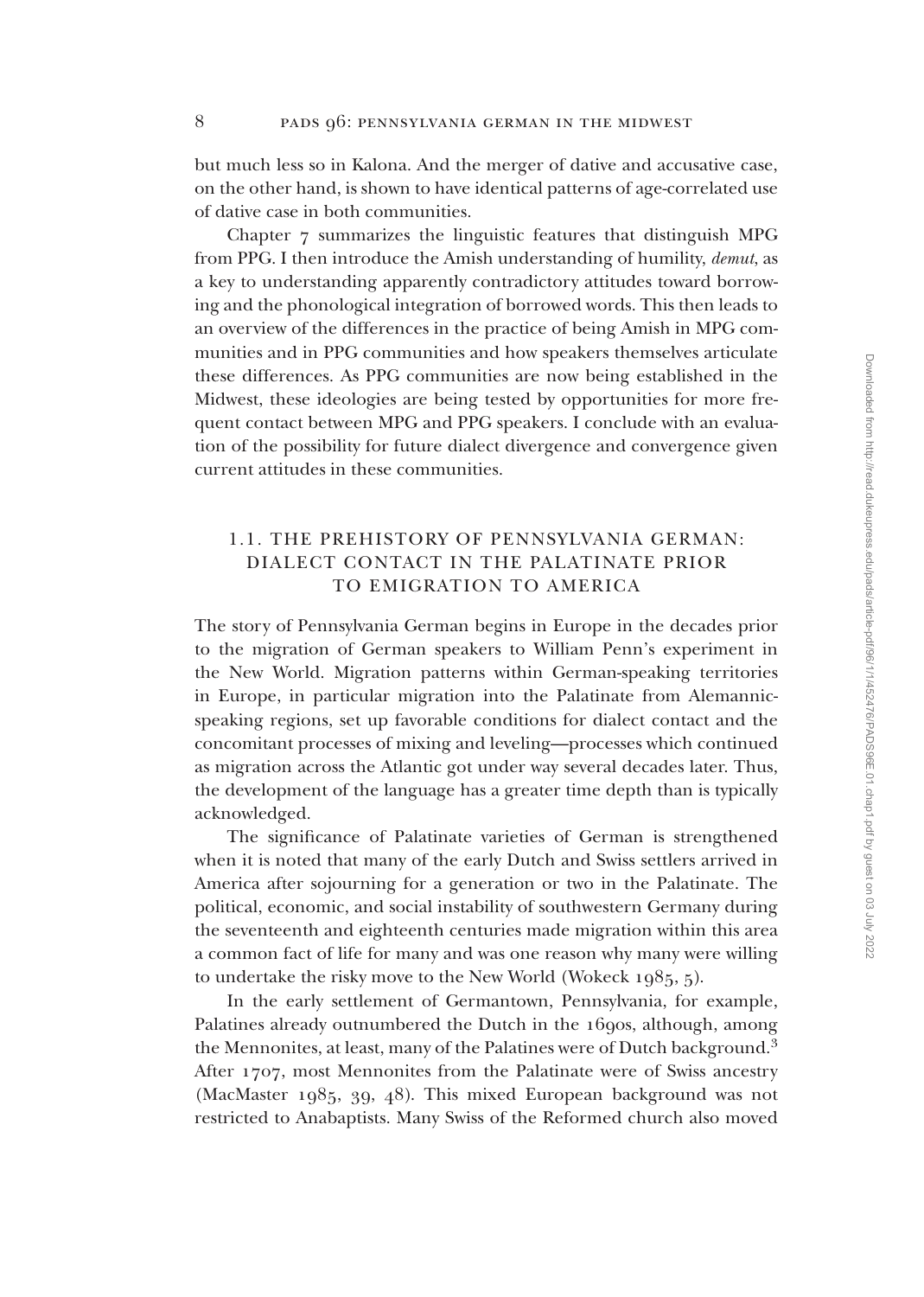into the desolation that was post-Thirty-Years-War Palatinate in the late seventeenth and early eighteenth centuries (Burgert 1985, 3). The settler Peter Drachsel represents perhaps a common pattern of migration in Europe prior to immigration to America: born in Canton Bern, Switzerland, Drachsel moved with his family to Rieschwiller in the Palatinate by 1708, and then sometime in the 1730s emigrated to Lehigh County, Pennsylvania (Burgert 1985, 348).

It is probable, then, that after living in the Palatinate for a generation or more and with some intermarriage with local people, these Swiss settlers who arrived in colonial Pennsylvania were already well acquainted with the Palatinate dialect of the majority of their fellow immigrants. It is also likely that some degree of leveling out of differences between Alemannic and Palatinate dialects had already occurred in Europe, especially among the younger generations. One historian proposes just such a scenario for the Swiss in particular: "Most of them had stayed in Germany a generation or two and had married German wives, and their children spoke with Palatine or Swabian rather than with *Schwyzerdütsch* accents" (Yoder 1985, 43).<sup>4</sup>

# 1.2. THE GERMAN DIALECTS IN COLONIAL PENNSYLVANIA THAT SERVED AS INPUTS TO PENNSYLVANIA GERMAN

German speakers began arriving in the New World in the late seventeenth century at the invitation of William Penn. The earliest settlement was founded in 1683 in Germantown, Pennsylvania (now part of Philadelphia). A steady stream of German-speaking immigrants continued arriving in Pennsylvania up until the Revolutionary War, when immigration ceased for a couple of decades. The mixing and leveling of dialect features that led to the formation of a distinctive New World dialect must have taken place during the eighteenth century, that is, during the colonial era in Pennsylvania through the end of the Revolutionary War. The year 1800, then, is a convenient date for marking the emergence of this dialect, which became known as Pennsylvania German or Pennsylvania Dutch.<sup>5</sup>

The immigrants during the formative period came overwhelmingly from the southwestern part of German-speaking Europe: the Palatinate, Baden, Würtemberg, Alsace, and Switzerland (see figure 1.2). Though the differences that existed between these dialects were significant, they are not representative of the breadth of difference that existed across all German dialects. With some patience, these speakers would have had little trouble understanding each other.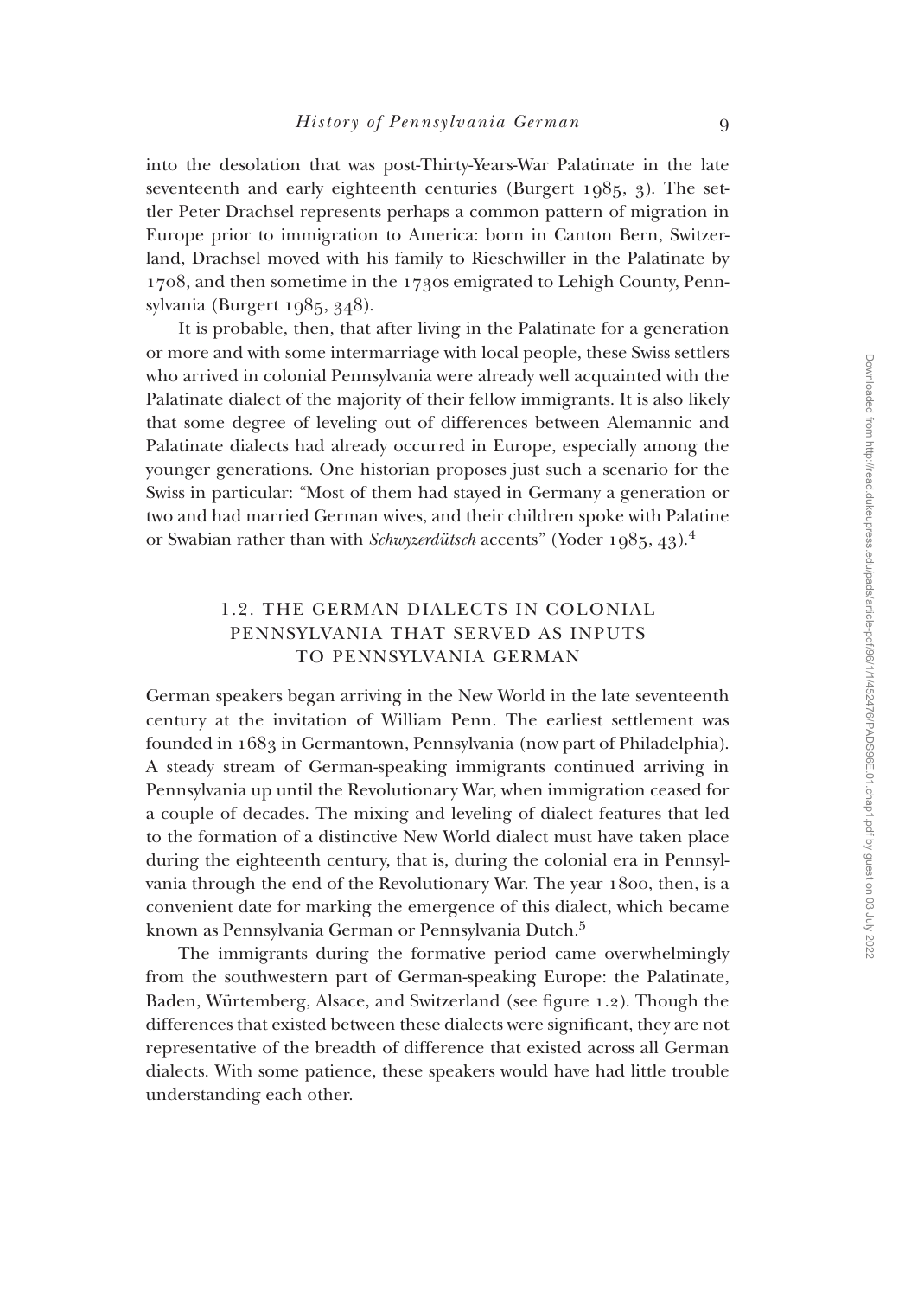



# 1.3. THE NUMERICAL DOMINANCE OF PALATINES AMONG GERMAN IMMIGRANTS IN COLONIAL PENNSYLVANIA

In the first four decades of immigration, the flow of new arrivals was rather slow, totaling perhaps three to five thousand (Kuhns [1901] 1971, 52; MacMaster 1985, 59). The absence of ship records prior to 1727 makes it difficult to establish the precise number and origins of early settlers. The first settlers were of Dutch origin, though soon Palatinate arrivals became more numerous, including some of Dutch origin living in the Palatinate. Beginning in 1710, Swiss immigrants—many of whom also came to the New World after a sojourn in the Palatinate—began to arrive in significant numbers.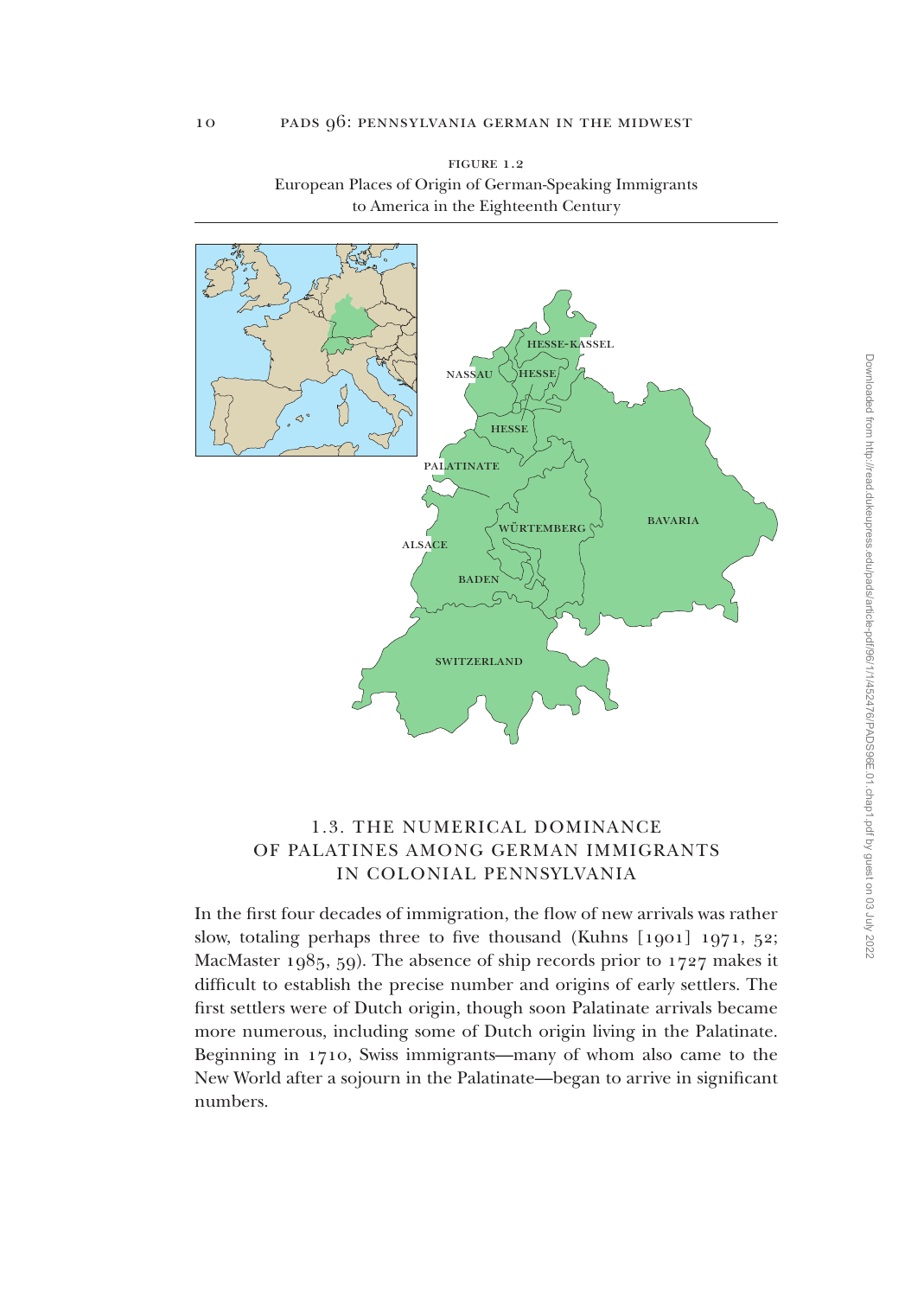Mufwene (1996) has proposed that groups that are numerically dominant early on in a language/dialect contact situation may have a lasting impact on the outcome of that contact, despite the arrival of larger groups at a later point in time. Mufwene dubs this the "founder effect," a term borrowed from studies of population genetics. However, on the basis of the available data from the earliest years of German settlement in Pennsylvania, there is no clear choice of dialect group to which we might attribute a founder effect. Both the Dutch and the Swiss are prominent, but accompanied by many Palatines. In addition, during this time period, German-speaking settlers as a whole were few and thinly scattered across the region.

In the absence of a clear "founder" dialect in the first decades of German immigration to colonial Pennsylvania, later immigration must be considered for possible "swamping" effects, that is, what happens when the numerical superiority of later immigrants overwhelms the early "founder" (Lass 1990; Dollinger 2008).<sup>6</sup> Between 1727 and 1741, the number of German-speaking immigrants jumped sharply, averaging over a thousand new arrivals per year with the vast majority hailing from the Palatinate (Kuhns [1901] 1971, 57, 160; Raith 1992, 154, citing Veith 1968, 267). So great was the number of Palatine immigrants during this period that the term "Palatines" became synonymous for "Germans" in general. This surge of immigration in the middle decades of the eighteenth century, when settlers from the Palatinate overwhelmingly established their numerical superiority in the colony, would appear to be a textbook example of swamping.

The flow of new arrivals increased even more in the years preceding the French and Indian War (i.e., the Seven Years' War in Europe, 1756–63), during which immigration came to a temporary halt. The European origins of these settlers were somewhat more heterogeneous, including, for example, groups and individuals from Würtemberg, Alsace, Nassau, Darmstadt, and Basel in addition to the Palatinate (Kuhns [1901] 1971, 56).

By 1775, approximately 80,000 German-speaking immigrants had arrived in Pennsylvania. The actual number of German-speaking settlers adding in a natural increase of perhaps 25% over one or two generations was around 110,000, which accounted for one-third of the total population of Pennsylvania (Kuhns [1901] 1971, 59). These immigrants fanned out north and west from Philadelphia, establishing relatively dense settlements across a region stretching from present-day York to Allentown—approximately 100 miles along an axis from southwest to northeast and approximately 50 miles wide (see figure 1.3). The demographic figures noted above suggest that speakers of the Palatinate dialects were more numerous than any other group during this formative period of PG.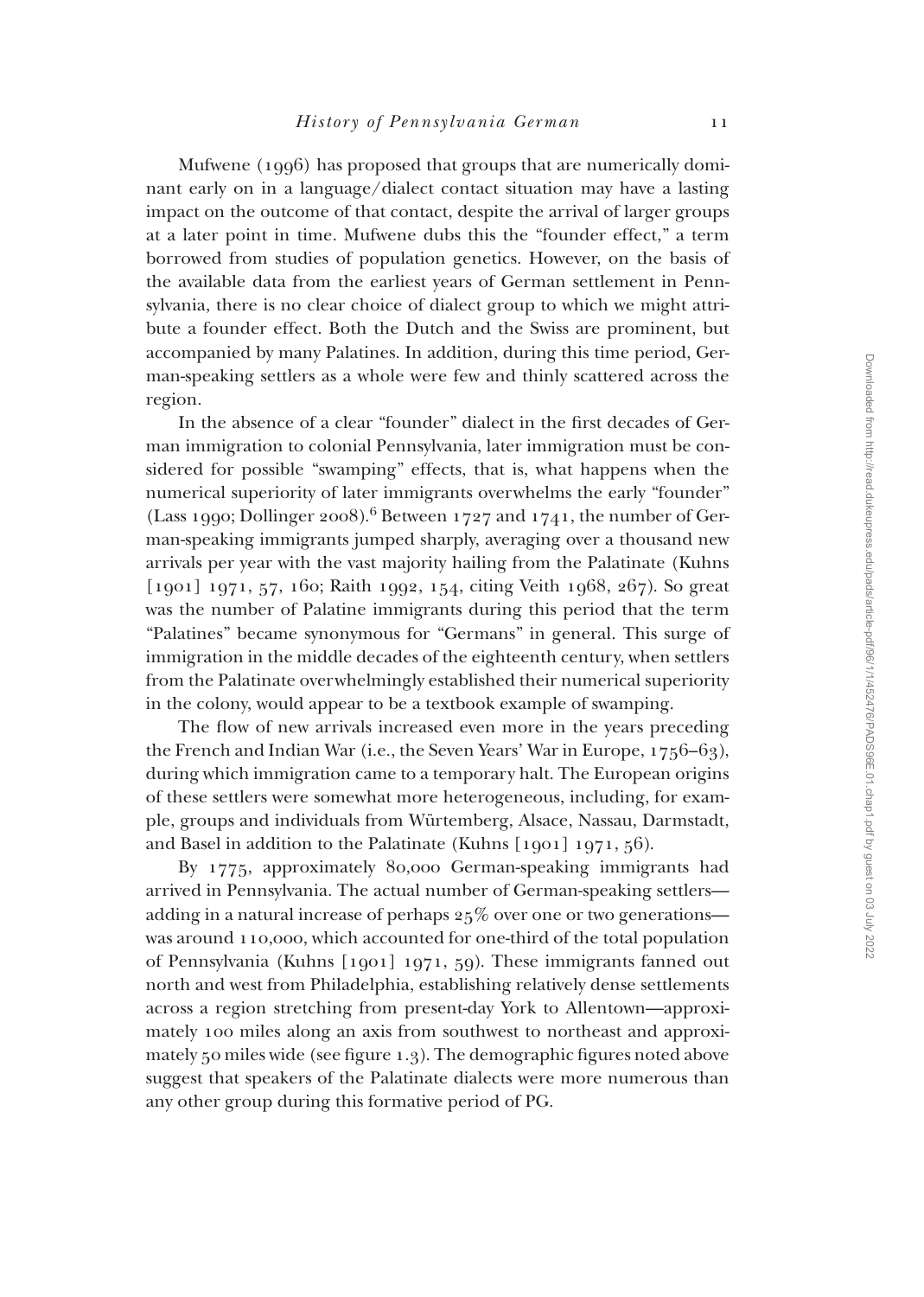

figure 1.3 Historically Pennsylvania German–Speaking Areas in Pennsylvania

The linguistic data back the demographics. Buffington (1939) and Reed (1972) show that the phonology, morphology, and lexicon of PG closely match Palatinate dialect features, specifically the Eastern Palatinate area south of Mannheim near Speyer and Neustadt. This poses a small problem for a straightforward account of the development of PG, because Eastern Palatinate settlers were far less numerous in colonial Pennsylvania than settlers from the Western Palatinate. One possible reason for this apparent mismatch is the changes that have occurred in either the European varieties or in PG itself that obscure earlier similarities.<sup>7</sup> Buffington (1939, 278) appears to suggest that Eastern Palatinate linguistic norms may have prevailed because they were less idiosyncratic. All of the features Buffington listed as common to both PG and the Eastern Palatinate (mostly morphological variants of verb forms and regular sound changes) are ranked low on Kerswill's difficulty hierarchy for second dialect acquisition.8 This indicates that it would be relatively easy for speakers of other dialects to acquire these features even as adults and that simplification of paradigms did not play a major role in the development of PG. Still, why the Eastern Palatinate forms should have prevailed must, at this point, be left to the vagaries of the process of dialect leveling and accommodation (see Trudgill 1986).

As to the relative influence of other dialects, particularly the Alemannic dialects, we can make only rough estimates. Louden (1989, 73) ventures that Amish and Mennonite immigrants totaled 5,000 in 1775. If we assume that the majority of these were of Swiss background, then Swiss AnaDownloaded from http://read.dukeupress.edu/pads/article-pdf/96/1/1/452476/PADS96E.01.chap1.pdf by guest on 03 July 2022 Downloaded from http://read.dukeupress.edu/pads/article-pdf/96/1/1/452476/PADS96E.01.chap1.pdf by guest on 03 July 2022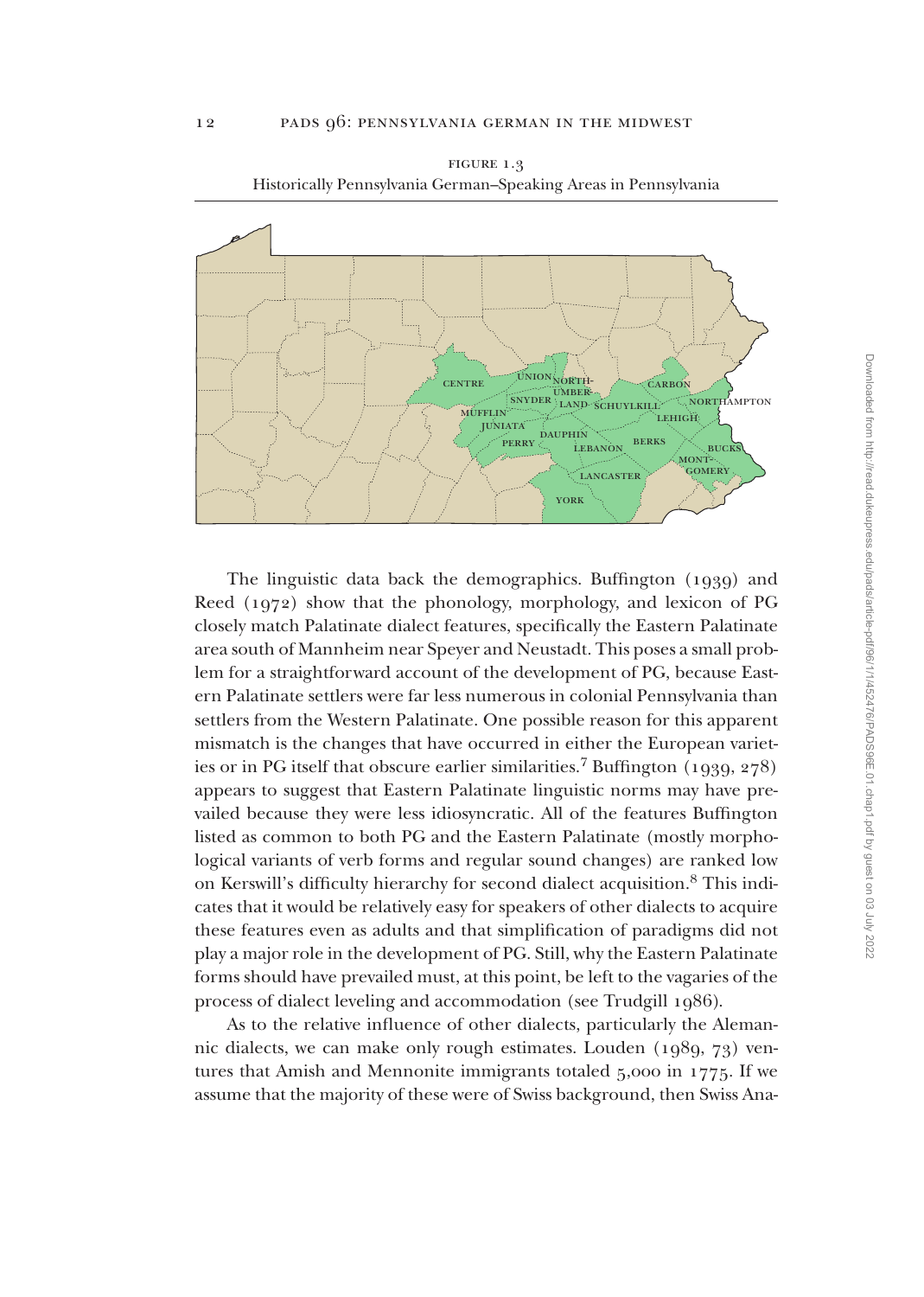baptists made up no more than  $5\%$  of the total German-speaking population. Of course, there were non-Anabaptist Swiss immigrants as well, but their number has not been ascertained. So it is safe to say that in the dialect contact situation in colonial Pennsylvania, the Swiss dialects were underrepresented, except in certain areas of primarily Mennonite concentration, such as Lancaster County.

## 1.4. PATTERNS OF INTERACTION AND THE ROLE OF STANDARD GERMAN IN COLONIAL PENNSYLVANIA

We cannot precisely reconstruct how eighteenth-century German settlers in Pennsylvania interacted with each other, but the evidence suggests that interaction—and not isolation—was the norm. Although the new settlers were of diverse religious backgrounds, these differences apparently posed few barriers to interaction, even among the more separatist Anabaptist groups. Mennonites settled beside and among Reformed and Lutheran neighbors, and, far from shunning contact with outsiders (an assumption of many researchers, e.g., Seifert 1971, 36), they worked at the same occupations and even shared schoolteachers (MacMaster 1985, 138).

To be sure, Mennonites and Amish, because they were better organized and financed than the average immigrant, were often able to settle near each other. The Lancaster County settlement offers the clearest evidence that Mennonites of Swiss background aided each other in purchasing some of the best land in that area as it was made available starting in 1710 (MacMaster 1985, 82). As a result, in Lancaster in particular, the density of immigrants of Swiss background was higher than in other areas, though again it should be emphasized that this did not preclude interaction with settlers of other backgrounds, and the Mennonite role in contributing Alemannic features to the Lancaster PG dialect was probably not as prominent as Seifert (1971, 37) suggests. The presence of a sizable and dense Mennonite settlement in Montgomery County, for example, did not result in the retention of Alemannic features in that region. It seems likely that the Mennonites in Lancaster County formed just part of a significant general Swiss immigration to that region in the early 1700s.

As for standard German varieties, they had a limited role in PG-speaking communities and thus were of little significance in the development of PG (see, e.g., Louden 1989, 82–92, for discussion of claims about the putative utility of written standard German, and Boas 2009b, 44–45, for discussion of spoken standard German as a nineteenth-century development in Europe, thus too late to be a factor in eighteenth-century Pennsylvania).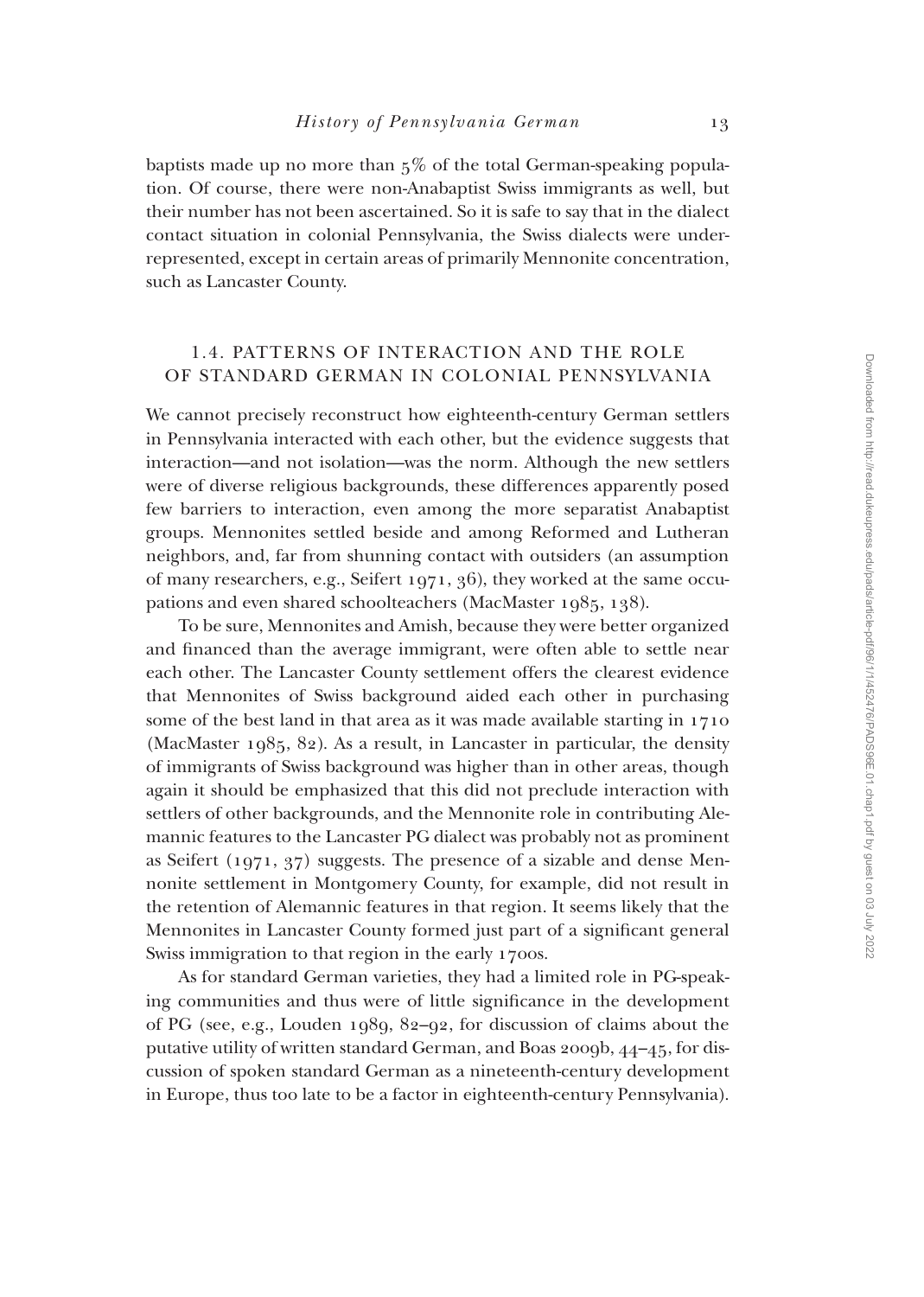Few class distinctions existed among the immigrants—most were farmers and craftsworkers—and they would have interacted on equal social footing, with no clear notions of the prestige of one group of speakers over another. Given the egalitarian nature and frequency of interactions among German speakers in colonial Pennsylvania, we might reasonably suggest that numerical superiority (i.e., of the Palatine immigrants) was the most important factor influencing the outcome of the leveling process.

This is not to say that there was no variation in colonial Pennsylvania. As Seifert (1971, 20) is careful to point out, we can speak of a single PG dialect only "if we bear in mind that the processes of dialect leveling [in colonial Pennsylvania] were not carried to their complete and ultimate conclusion." In other words, regional variation has existed in PG from the outset. The earliest evidence we have of these patterns is in Reed and Seifert (1954) and Seifert (2001), which describe variation in some two hundred lexical, morphological, and phonological features across 87 speakers, mostly men born in the late 1800s. The resulting isoglosses divide the "southern" counties of Lancaster, Lebanon, and York, from those to the northeast. Analysis of PG variation within Pennsylvania forms part of the following chapter.

During the 1800s, the number of PG speakers grew to several hundred thousand in southeastern Pennsylvania. By mid-century Haldeman (1872, 4–5) reports that it was still possible to get along in that part of the country with little knowledge of English, even though there were also clear signs of language shift as some children used English with their parents and German with their grandparents (cited in Louden 2001, 17). Some nonsectarian PG speakers moved out of Pennsylvania in the 1800s, but these were not numerous or cohesive enough to have a lasting impact in the form of enduring communities in other states, though there were exceptions, for example, in West Virginia (Van Ness 1990). By contrast, the PG-speaking Amish and Mennonites of southeastern Pennsylvania began moving west after the American Revolution, eventually establishing dozens of thriving settlements in what was to become the American Midwest.

# 1.5. AMISH AND MENNONITE MIGRATION WITHIN EUROPE IN THE sixteenTH–nineteenTH CENTURIES AND TO PENNSYLVANIA IN THE seventeenTH AND eighteenTH CENTURIES

In order to understand linguistic developments in PG in the twenty-firstcentury Midwest, we must start in sixteenth-century Europe. The presentday Amish and Mennonites form the two largest groups emerging out of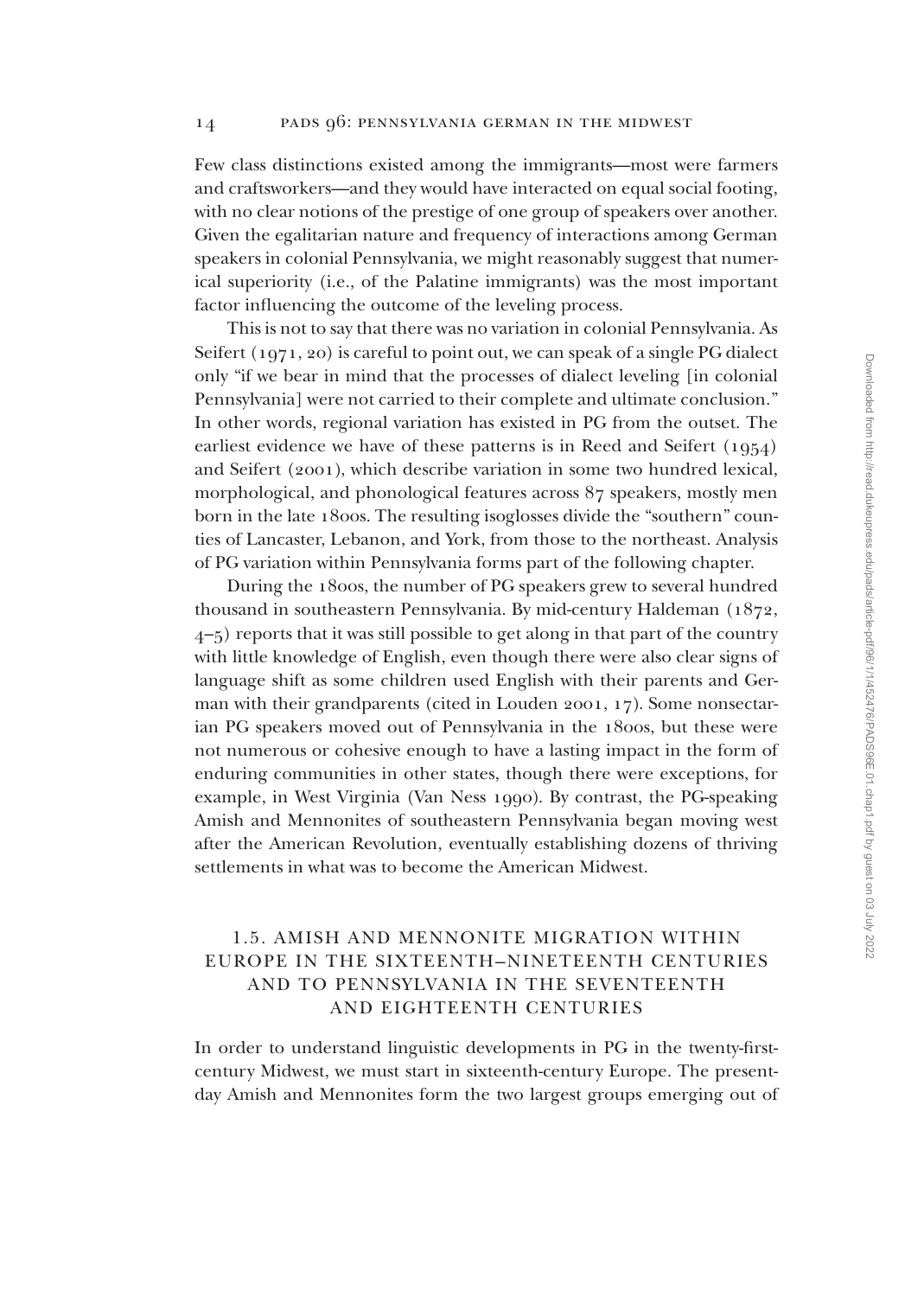the Anabaptist movement, or Radical Reformation, which began in Switzerland in the 1520s and spread north along the Rhine River as far as Holland (the Radical Reformation also emerged independently in some parts of northern Europe). Known in the upper Rhine River area as the Swiss Brethren during much of their early years, many Anabaptists (literally, "re-baptizers," so named because of their conviction that baptism must be a choice reserved for adults)<sup>9</sup> eventually adopted the name *Mennonite* because of the influence of Menno Simons, an early Dutch Anabaptist leader. By refusing to baptize children, Anabaptists were refusing both a rite of membership in the church and a rite of citizenship, and so were adopting a radical stance of separation of church and state—a stance which earned them harsh reprisals from both religious and civil authorities. In the late seventeenth century, disagreements over the practice of church discipline led to a division in 1693 among Anabaptists in Switzerland and Alsace, with the more conservative group taking the name *Amish* from their leader Jakob Amman.

Two centuries of war and persecution pushed many Swiss Anabaptists, both Amish and Mennonite, north down the Rhine River valley into Alsace, then the Palatinate, and eventually Hesse-Kassel.<sup>10</sup> Swiss Anabaptists were specifically invited to settle in the Palatinate in the 1670s. In 1671 some 700 persons left Canton Bern, Switzerland, for the Palatinate, and by the end of the seventeenth century over a thousand Swiss Anabaptists had moved to the Palatinate. At the time, perhaps only Alsace had more Swiss Anabaptists living within its borders (Luthy 1988, 112-13; Nolt 2003, 22-27). During these decades in the Palatinate, there must have been some degree of dialect mixing and leveling resulting from the contact between Swiss Anabaptists, other new arrivals, and the local speakers (see sec. 1.1), processes which then continued following immigration to Pennsylvania.

In the early 1700s, facing heavy taxes and little opportunity to own land, many Anabaptists in the Palatinate, along with some from Switzerland, joined the large wave of Germans who chose to leave for the New World. These formed part of the first wave of German immigrants in colonial Pennsylvania (see secs. 1.3 and 1.1 and figure 1.4). Others remained or moved on to more tolerant lands in the Netherlands, Hesse, and, in the late 1700s, eastern Europe and Bavaria.

By the end of the eighteenth century, Hesse had the densest population of Anabaptists in Europe—though still perhaps not many more than a thousand total (Gerlach 1990, 2–3). The principalities of Waldeck and Wittgenstein—some 100 miles north of the Palatinate near the city of Kassel in the present day region of Hesse—allowed religious minorities to settle on their lands in the early 1700s. As early as 1732, Amish families of Swiss and Alsatian origin moved from the Palatinate to this area to become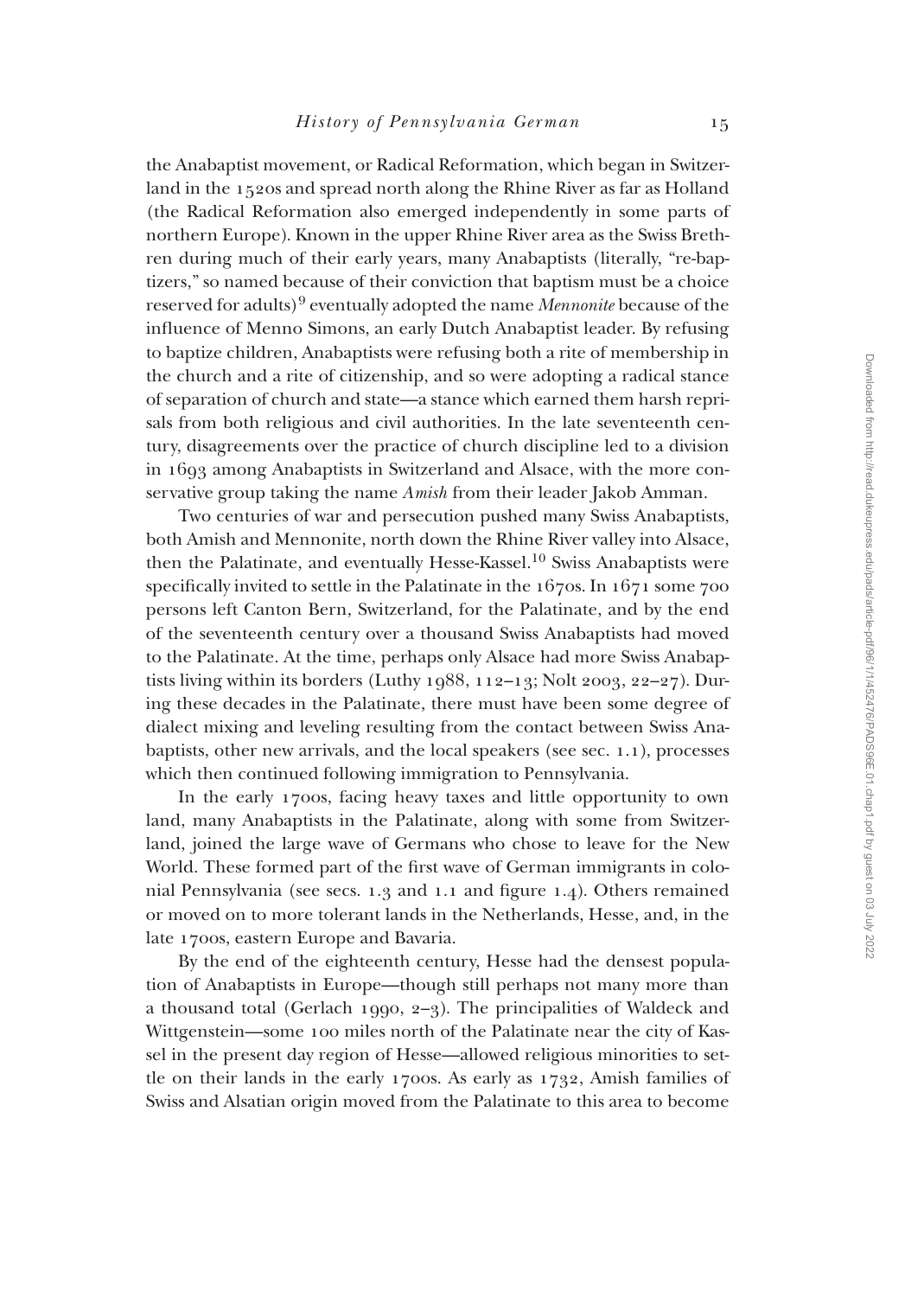

figure 1.4 Places of Origin of Amish and Paths of Their Migration to America (Hostetler 1993, 32)

tenant managers on noble estates, and many followed (Luthy 1988, 115; Reschly 2000, 22). This region straddles the northern boundary of the Rhine-Franconian dialect and the southern boundary of the Westphalian dialect.11 The Amish remained in Waldeck for nearly a century and became well integrated in the local society before land became scarce in the 1830s, sparking an exodus of several hundred Amish to America or other parts of Germany. Upon departing in 1833, one young Amish man reflected on the "long […] intimate association" that his family had experienced with the people of Waldeck (Reschly 2000, 24). After such long, intense contact with the locals, it would be surprising if the Waldeck Amish had not shifted from their Alemannic or Palatinate varieties to the Waldeck varieties by the time they set sail for America as part of the wave of Amish immigration from 1815 to 1860.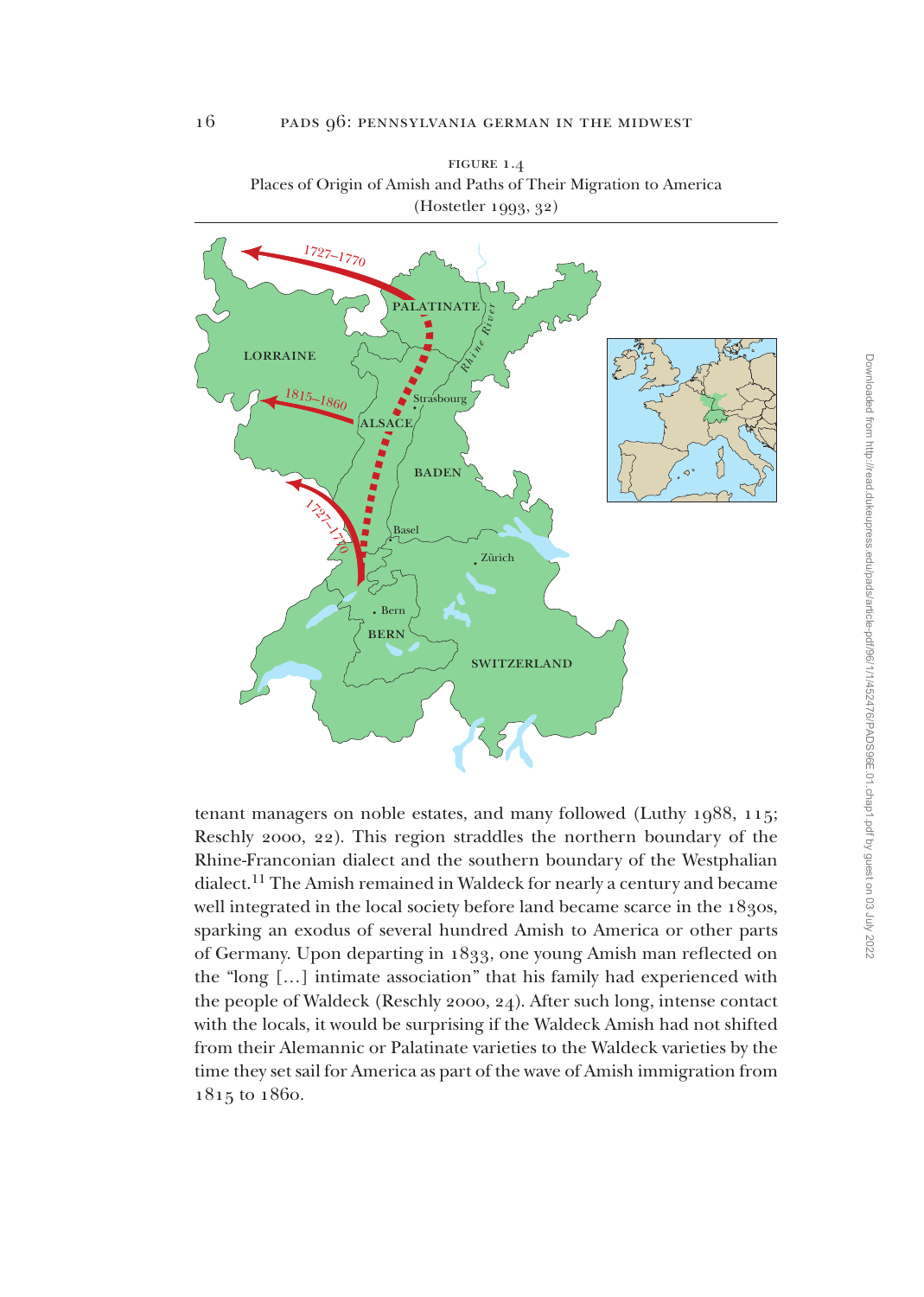Other European sources of the mid-nineteenth-century Amish immigration to North America include Alsace, Switzerland, Luxembourg, Bavaria, and the Palatinate. Most of the Amish who remained in Europe at the end of the nineteenth century eventually unified with neighboring Mennonite congregations, and by the early twentieth century, there were no Amish congregations in Europe (Gerlach 1990, 3).

The most important fact about the Amish and Mennonite migrations to colonial Pennsylvania is that they mirrored in large part the general migration patterns in terms of motives, numbers, and demographic profile. Mennonite and Amish immigration peaked when immigration from the Palatinate peaked, though they remained a minority among the more numerous Lutheran and Reformed settlers, constituting about 5% of the total German-speaking population in 1775 (Kuhns [1901] 1971, 160; Mac-Master 1985, 60; Louden 1989, 73). Their small numbers and the degree to which they were incorporated into colonial society (see sec. 1.4) suggest that the Amish and Mennonite immigrants of the seventeenth and eighteenth centuries acquired the same emerging Pennsylvania German dialect as their neighbors. As the new nation of the United States extended its territorial claims across the continent, the Amish in America, or crucially, one subset of Amish in America, would again follow general migration patterns and join the push to the western frontier.

# 1.6. THE GEOGRAPHICAL DIVIDE: THE BERKS COUNTY AMISH MOVE TO LANCASTER COUNTY AND SOMERSET COUNTY IN THE LATE 1700S

The first documented arrival of Amish in Pennsylvania was in 1737, though some individual families probably arrived a decade or so earlier. In the mideighteenth century, the largest Amish settlement was at Northkill in northern Berks County, Pennsylvania, with about two hundred settlers at its peak (Nolt 2003, 74–75). The other major settlements were also in Berks County at Maiden Creek and Conestoga (Morgantown). Even though today Lancaster County has a very large Amish population, in the colonial years the Lancaster Amish settlements were small and outnumbered by the Amish in Berks County. Northkill remained the largest Amish settlement until after the Revolutionary War, when its people made the choice either to move south to better farmland in Lancaster County or to head west to the new frontier in Somerset County, Pennsylvania—specifically southern Somerset County and across the border in Garrett (formerly Allegheny) County, Maryland (see figure 1.5). As inconsequential as it may have appeared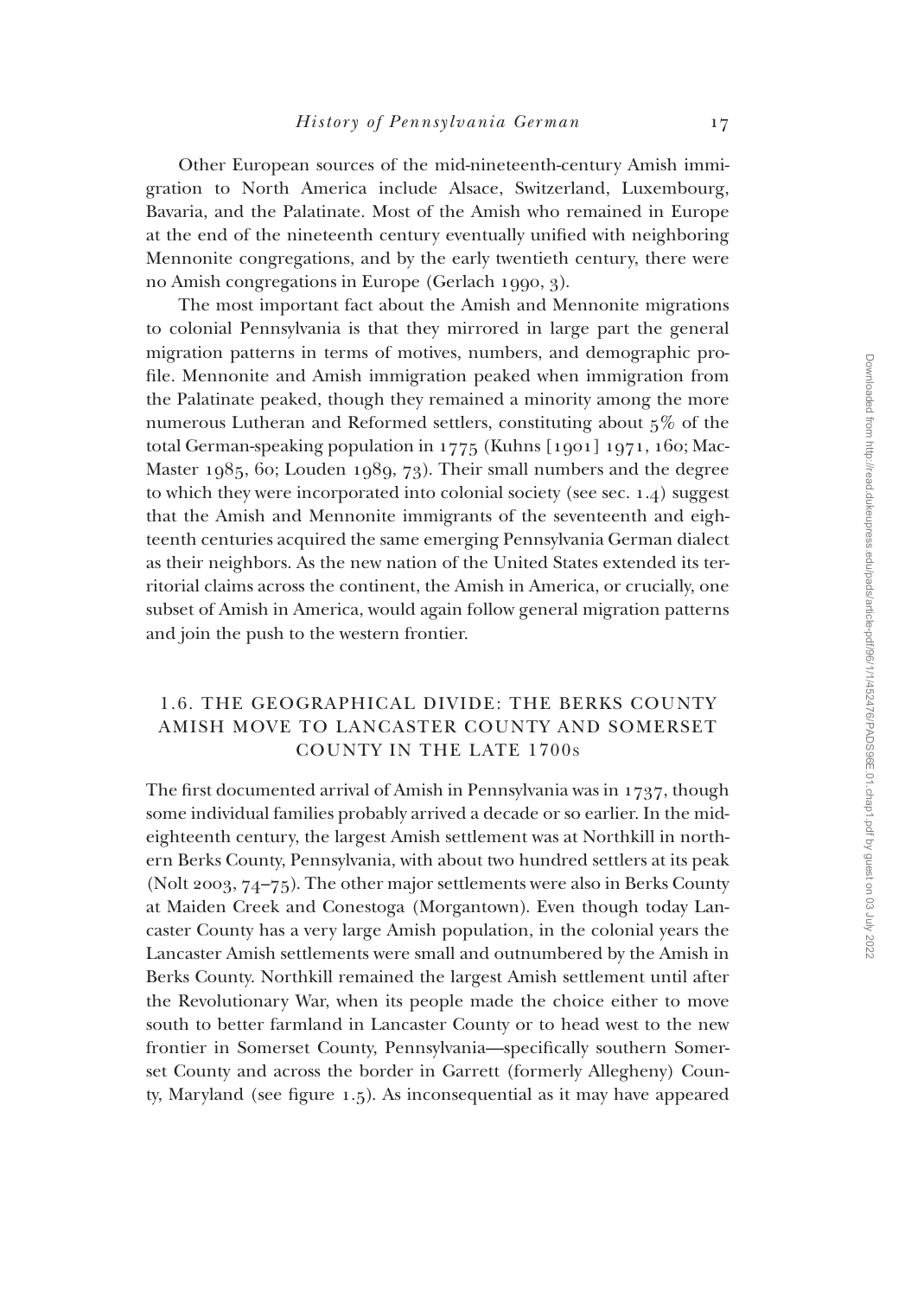

figure 1.5 Map of Some Major Amish Settlements in Pennsylvania in the Eighteenth Century

at the time, the dissipation of the major Berks County Amish settlements serves as a watershed point in the history of the Amish in North America (Keiser 2000, 2001, 118–21; Louden 2001, 44).

Those Amish who moved to the Lancaster area in the late 1700s found an agricultural paradise, and most never left. Those who chose Somerset County formed the vanguard of Amish settlers in the Midwest. It is out of and through Somerset that most of the Midwest Amish settlements were founded.<sup>12</sup> Thus, the moves to Lancaster County and to Somerset County effectively and quite literally divided the North American Amish "family tree" into two main branches, and there are, in fact, certain surnames which are found almost exclusively in one or the other areas. For example, Lancaster names *King*, *Stoltzfus*, and *Lapp* are nonexistent among Holmes County, Ohio, Amish. Meanwhile, European Amish names of nineteenthcentury immigrants (e.g., *Gingerich*, *Swartzentruber*) are not represented among the Lancaster Amish (Hostetler 1993, 245; Leroy Beachy, pers. comm., Mar. 15, 2000).

Though we do not have detailed linguistic profiles of these two groups of early American Amish in the years when PG was in its formative stages, it is probable that the Berks County Amish who moved to Somerset County retained some features of PG as it was emerging in Berks County, while those Berks County Amish who moved to Lancaster eventually adopted features of (Alemannic-influenced) Lancaster County PG. To be sure, as Amish moved from Somerset to the Midwest during the nineteenth century, they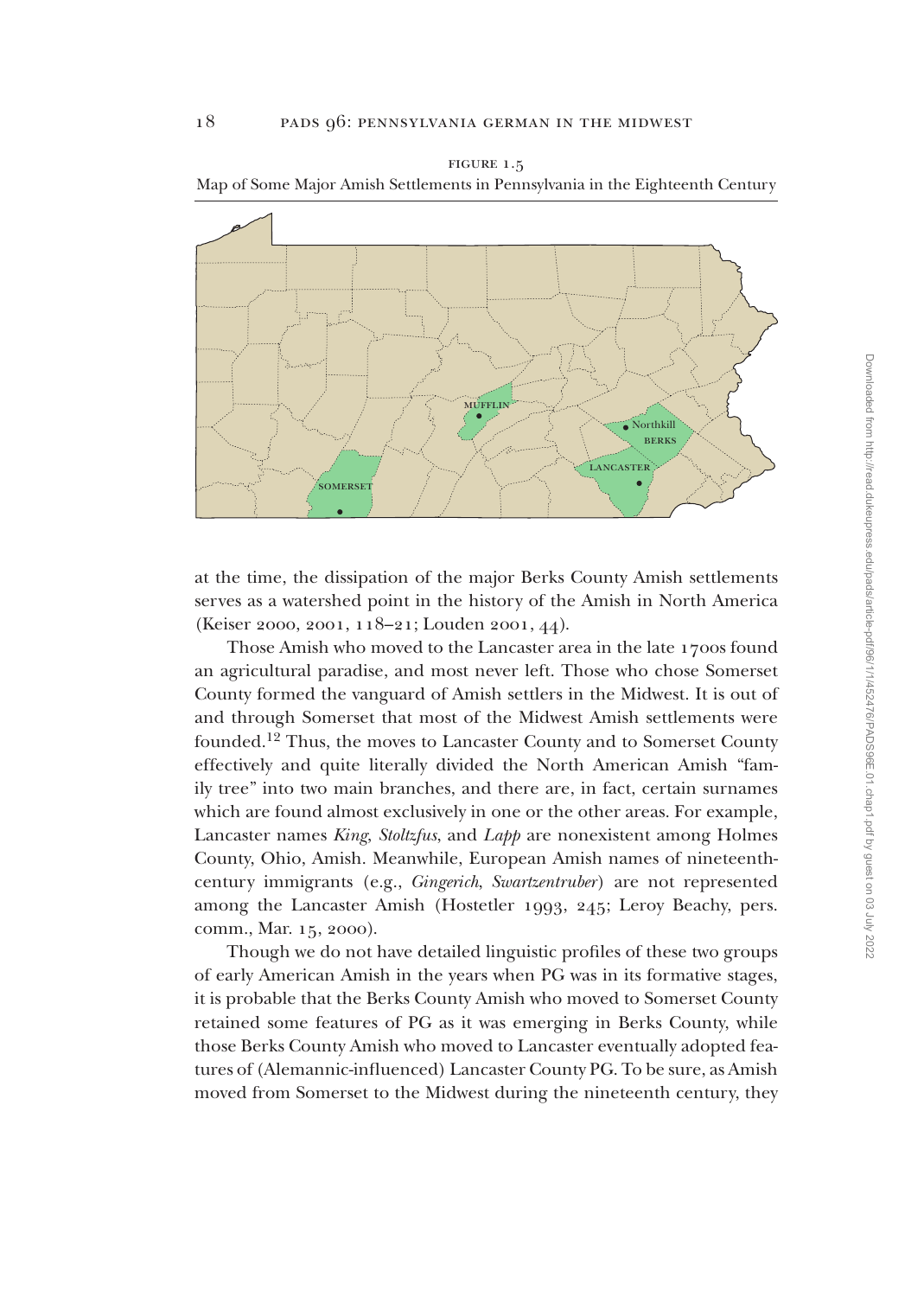carried with them a linguistic heritage in many ways similar to that of the Lancaster Amish. Still, throughout the nineteenth century, ties of family and friendship were forged and strengthened between the Midwest Amish, while ties with the East weakened.

The focus, in this section and the following section, on the histories of only Amish communities in the Midwest is, admittedly, taking a limited view of the development of PG in the Midwest since in some areas, for example, Holmes County, Ohio, both Mennonites and Amish were present among the early settlers. However, so many Amish congregations in the Midwest eventually became affiliated with the Mennonite church that they outnumber those Mennonites of non-Amish background. In Ohio, for example, the majority of Mennonite churches have Amish beginnings (Stoltzfus 1969, 71). Thus, by studying the history of just the Amish settlements, we can get a reasonably good picture of the events important to the development of PG in both Amish and Mennonite communities in the Midwest.

## 1.7. AMISH SETTLEMENT IN THE MIDWEST IN THE NINETEENTH CENTURY

At the dawn of the nineteenth century, the westward spread of Europeans—now citizens of the new nation of the United States—across the Appalachian Mountains rapidly increased. As Euro-American conquest of native populations continued west, making available more and cheaper land, the Amish in the frontier settlement of Somerset followed, while those in Lancaster stayed put. There are striking parallels between seventeenth-century Amish migrations to the Palatinate and the nineteenth-century move west in North America, as Reschly (2000, 45) notes: "Amish farmers [settling in the American Midwest] participated in the same geopolitical process that had served them so well in Europe: securing conquered space to stabilize a growing nation-state and feeding industrializing cities."

1.7.1. holmes county, ohio. The settlement of the Holmes County area in Ohio—currently the largest Amish community in the world—is an example of the importance of the Somerset Amish in the Midwest settlements. In 1809 four households of the Miller-Stutzman family arrived from Somerset. The next two years saw the arrival of nine more families, all related to the first settlers. Dozens more families moved from Somerset in 1812, 1815, and 1818, settling around and between the first settlers (Kaufman and Beachy 1990). This settlement pattern—in which a group with family ties would settle in an area and other Amish would move in later, filling in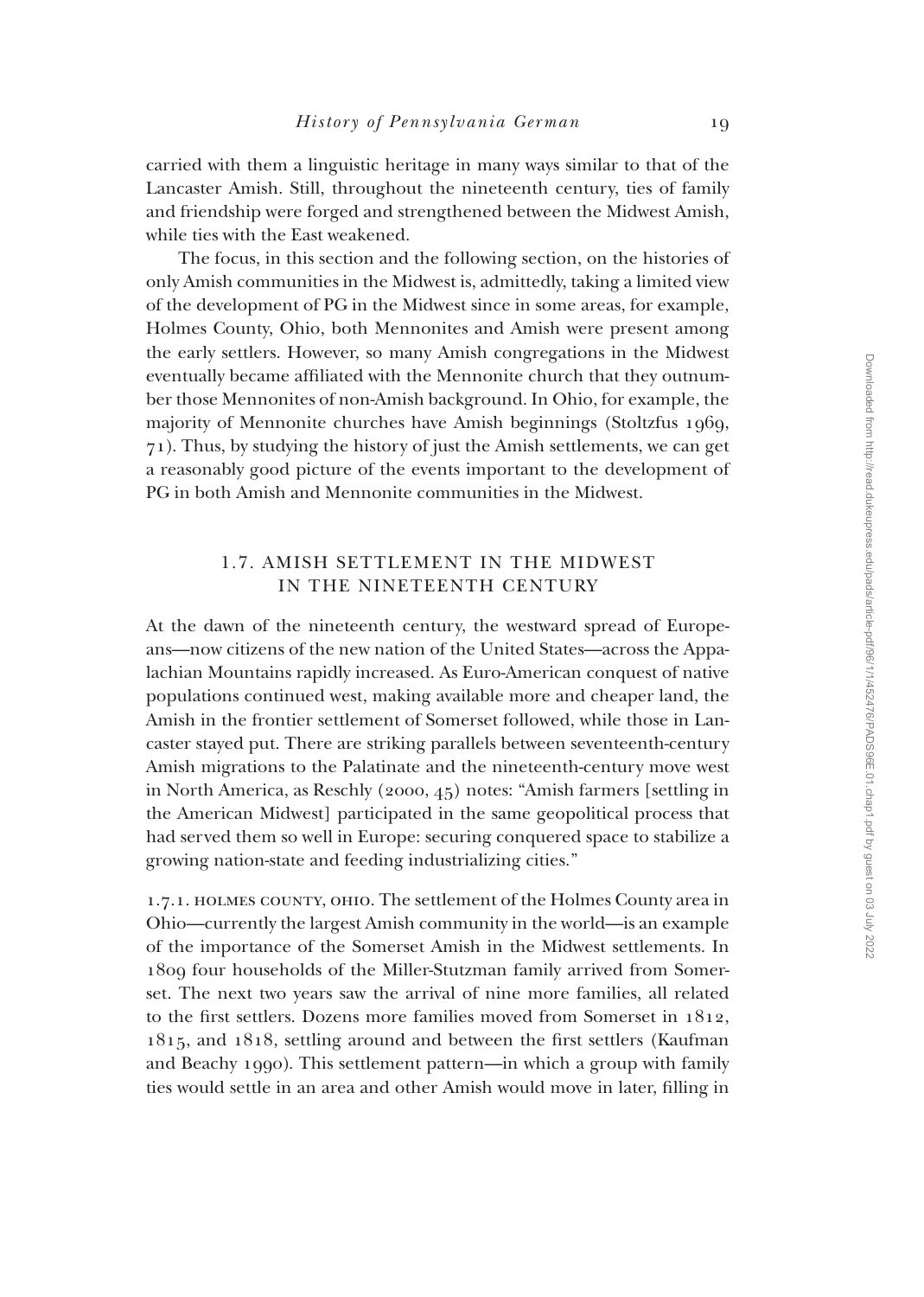the gaps to create a dense community—turned out to be typical of Amish migration in the Midwest (MacMaster 1985, 72 and n. 42).

Arrivals from the old southeastern Pennsylvania communities were few. So few, in fact, that when several families from Lancaster settled in Holmes County in the years 1826–48, they are described as "a little island of Lancaster County culture" (Kaufman and Beachy 1990, 18). The vast majority of Holmes County Amish settlers, some 90% by the estimation of Amish historian Leroy Beachy (pers. comm., Mar. 12, 2000), thus trace their origins to Somerset County, and only 5% to Lancaster.

As Amish moved farther west, the web of interconnectedness persisted. Family groups from Somerset along with their kin from the newer Ohio settlements set off for new territories as soon as the conquered land was opened for American expansion. There was one significant additional development: beginning around 1815 and continuing up through 1860, a new stream of European Amish immigrants joined the Somerset Amish in settling the frontier (Nolt 2003, 120–26). Most of these nineteenth-century Amish immigrants, whose number would eventually total 3,000, bypassed the old Lancaster settlement. Many landed in Baltimore and then followed the so-called National Road (roughly the route of today's U.S. Highway 40) to Somerset, where they were acculturated to North American Amish ways of speaking and living by residing in Somerset for a period of time. A few of them ended up in Holmes County, though perhaps making up only 5% of the founding settlers. Even today surnames typical of nineteenth-century Hesse-Kassel Amish, such as *Gingerich* and *Swartzentruber*, are underrepresented in Holmes County: these two names account for only 31 and 26 families, respectively, in the *Ohio Amish Directory* (1997), which includes some 5,000 families

It should be noted that many other nineteenth-century Amish immigrants never made strong associations with the American Amish who had arrived in the eighteenth century, at least in part because the new arrivals discovered the American Amish to be more traditional in their practices. As a result, many nineteenth-century Amish immigrants founded their own communities (e.g., Butler and Fulton Counties in Ohio and Tazewell County in Illinois), most of which eventually affiliated with the Mennonite church (Hostetler 1993, 65), though some, for example, the Swiss Amish of Adams and Allen Counties, Indiana, remain Amish. Settlements where nineteenth-century immigrants formed the majority remained outside the growing web of communities where PG was spoken.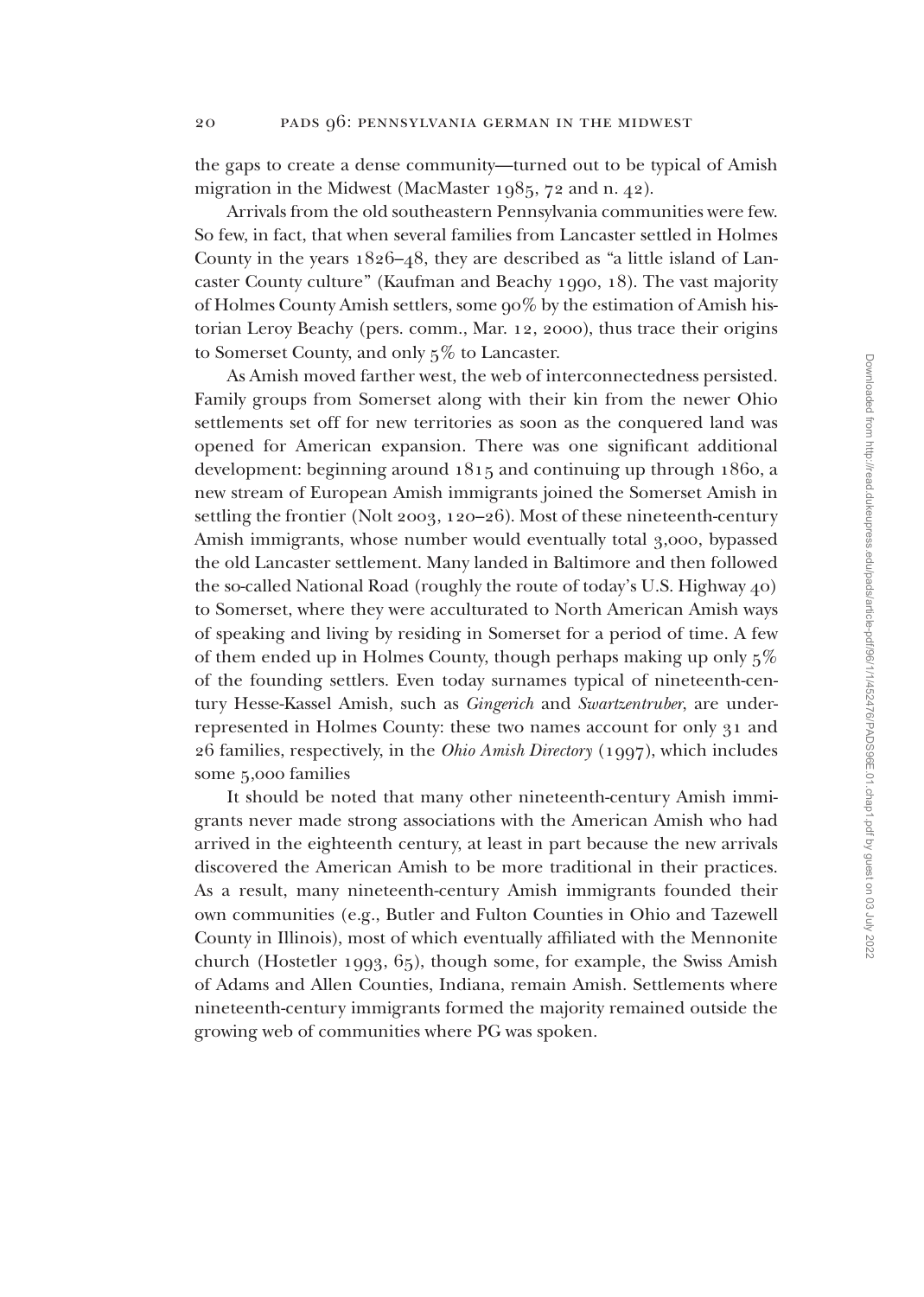1.7.2. kalona, iowa. The Amish settlement in Kalona, Iowa, founded in 1846 some four decades after Holmes County, illustrates the growing interconnectedness of Amish communities in the Midwest, as highly mobile extended family units often moved multiple times before and after arriving in Iowa.

The early settlers in Kalona arrived from Somerset County, Pennsylvania; Holmes County, Ohio; and Fairfield County, Ohio (see table 1.1). But only about half of the 99 adults arriving by 1860 (composing 51 nuclear family units that eventually included 326 children) moved directly to Kalona from these older settlements. Most had lived in Somerset and in one or more settlements in Ohio or Indiana before moving to Iowa. None list Lancaster County, Pennsylvania, as a former residence. For some families, Kalona too ended up being just another stop on the pioneer road: 10 of the first  $51$  family units moved on to new settlements after  $5-14$  years in Iowa. This high degree of mobility was the norm for Amish in the nineteenth century (Nolt 2003,  $126-31$ ).

TABLE 1.1 Former Residence(s) of Adult Amish Settlers to Kalona, Iowa 1846–1860 (data from Lind 1994)

| Somerset Co., Pa.                              |                |  |
|------------------------------------------------|----------------|--|
| directly                                       | 28             |  |
| via Fairfield Co., Ohio                        | 10             |  |
| via Holmes Co., Ohio                           | 7              |  |
| via Fairfield Co., and Holmes Co., Ohio        | 2              |  |
| via Fairfield Co., Ohio, and Elkhart Co., Ind. | $\overline{2}$ |  |
| via Fairfield Co., Ohio, and Butler Co., Ohio  | $\overline{2}$ |  |
| via elsewhere in Ohio                          | 1              |  |
| via elsewhere in Pennsylvania                  | 2              |  |
| Holmes Co., Ohio                               |                |  |
| directly                                       | 23             |  |
| via Fairfield Co., Ohio                        | $\overline{2}$ |  |
| via Mifflin, Pa.                               | 3              |  |
| via elsewhere in Pennsylvania                  | 1              |  |
| Fairfield Co., Ohio                            |                |  |
| directly                                       | 5              |  |
| via elsewhere in Pennsylvania                  | 1              |  |
| Other Ohio                                     | $\overline{2}$ |  |
| Other Pennsylvania                             | $\overline{2}$ |  |
| Elkhart, Ind.                                  | $\overline{2}$ |  |
| Unknown                                        | 4              |  |
| <b>TOTAL</b>                                   | 99             |  |
|                                                |                |  |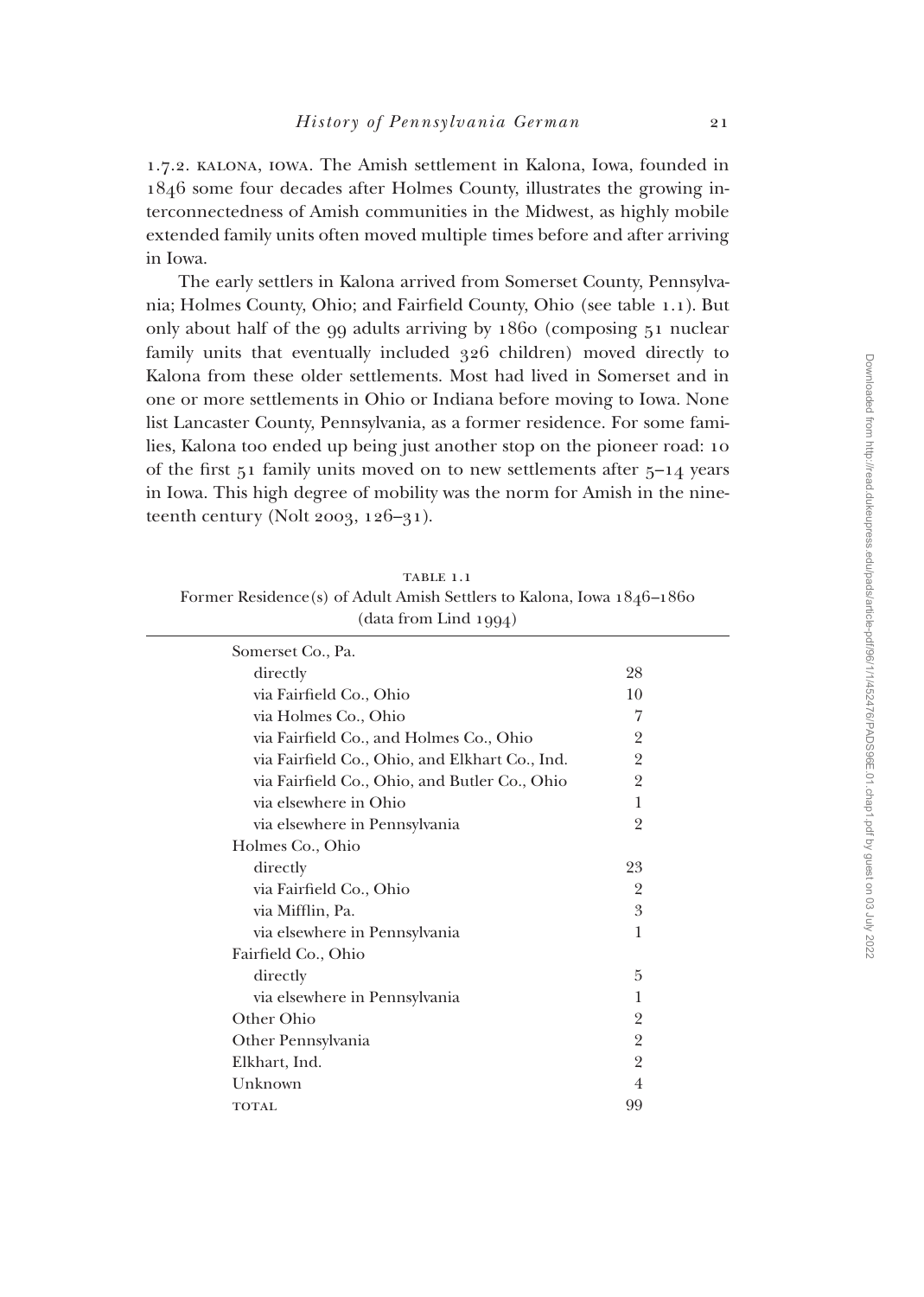Connections with multiple communities in the Midwest often drew families from different settlements to a new one. William and Helena Gingerich Wertz arrived in Kalona in 1846 from Fairfield County, Ohio. Over the next 14 years, they were followed by her parents and three adult siblings with their families, all from Fairfield County; the family of a brother of her sister-in-law, from Holmes County; and finally the family of a sister of one of her other sisters-in-law, from Elkhart County, Indiana. In Kalona, fully twothirds of the first 99 adult settlers were part of some extended family unit, and 13% had two separate extended families represented in Kalona.

These general patterns of frequent relocation along with extended family continued through the mid-nineteenth century. The Somerset County and Ohio settlements continued supplying the majority of new arrivals in Kalona up through 1872, when the settlement was 25 years old, but these were joined by more and more Amish from other Midwest settlements in Indiana and Illinois.

In contrast to Holmes County, Kalona has a significant percentage of European-born Amish among its early settlers. Nearly half were born in Europe, with the principality of Waldeck in Hesse the most frequently cited European place of birth (see table 1.2). The family names of Amish who arrived during the colonial period make up about half of the family names represented in Kalona by 1869; the rest are nineteenth-century immigrant names (Lind 1994, 356).

Given that PG in Kalona does not appear to have any features that might be traceable to Waldeck dialects—especially those with Low German features—the Kalona settlement provides an example of the apparent linguistic assimilation of nineteenth-century Amish immigrants from Europe into PG-speaking Amish communities in North America. Had the Waldeck/Hesse immigrants traveled directly from Europe to Kalona without stopping in PG-speaking Somerset, things might have turned out differently. Several other communities founded by nineteenth-century Amish did retain distinctive dialect features, for example, Alsatian in Fulton County, Ohio, and Bernese Swiss in Adams County, Indiana. However, many of the nineteenth-century Amish immigrants—including nearly all those who eventually settled in Kalona—landed in Baltimore and followed the National Road to Somerset, Pennsylvania, where they remained for as few as 4 and as many as 35 years before moving on to Iowa. Daniel Schoetler is perhaps typical of this group. Born in Germany in 1810, he left Waldeck in 1833 and emigrated to Somerset, where he lived for seven years and married Helena Schwarzendruber, also a native of Waldeck. In 1840 the Schoetler family moved to Butler County, Ohio, for two years, then to Fair-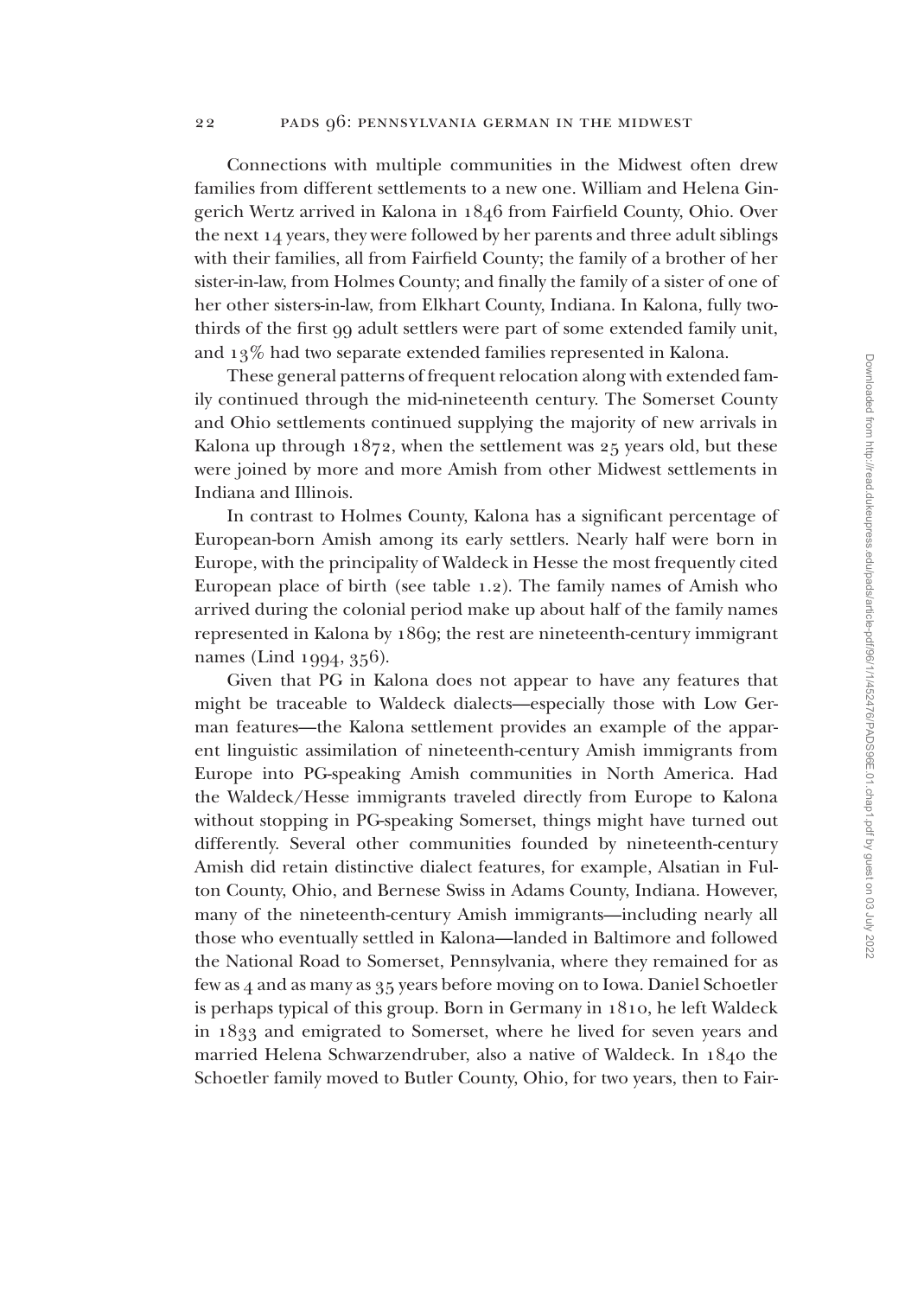| (data from Lind 1994)             |                |  |
|-----------------------------------|----------------|--|
| Europe                            |                |  |
| <b>Waldeck or Hesse</b>           | 18             |  |
| elsewhere in Germany or "Germany" | 14             |  |
| Alsace                            | 3              |  |
| Holland                           | 1              |  |
| "Europe"                          | 3              |  |
| <b>TOTAL</b>                      | 39             |  |
| North America                     |                |  |
| Pennsylvania                      |                |  |
| Somerset/Allegheny                | 21             |  |
| elsewhere in central/western Pa.  | $\overline{4}$ |  |
| "Pennsylvania"                    | 3              |  |
| <b>TOTAL</b>                      | 28             |  |
| elsewhere                         |                |  |
| Holmes County, Ohio area          | 6              |  |
| "United States"                   | 1              |  |
| Ontario                           | 1              |  |
| <b>TOTAL</b>                      | 8              |  |
| <b>TOTAL</b>                      | 36             |  |
| Unknown                           | 24             |  |
| <b>TOTAL</b>                      | 99             |  |

TABLE 1.2 Birthplaces of Adult Amish Settlers to Kalona, Iowa, 1846–1860

field County, Ohio, for seven years, before moving to the new settlement in Kalona in 1850. Five years later, Helena's parents followed from Somerset.

1.7.3. PORTABLE COMMUNITY. If the founding of PG-speaking communities in the Midwest in the early nineteenth century was marked by passing through the cultural and linguistic bottleneck of Somerset, the following years were characterized by constant moves between the new communities. Highly mobile extended families like the Schoetler's and the Wertz's were typical of Amish in the nineteenth century. Frequent moves often linked families to multiple Midwestern communities in much the same way that a strawberry vine spreads via its runners. Reschly (2000), the historian who coined the strawberry vine metaphor, links these nineteenth-century patterns to previous Amish migration in Europe and to the twenty-first-century Amish who continue to found new settlements: "Migration is common sense, an expected behavior, essential to what it means to be Amish. […]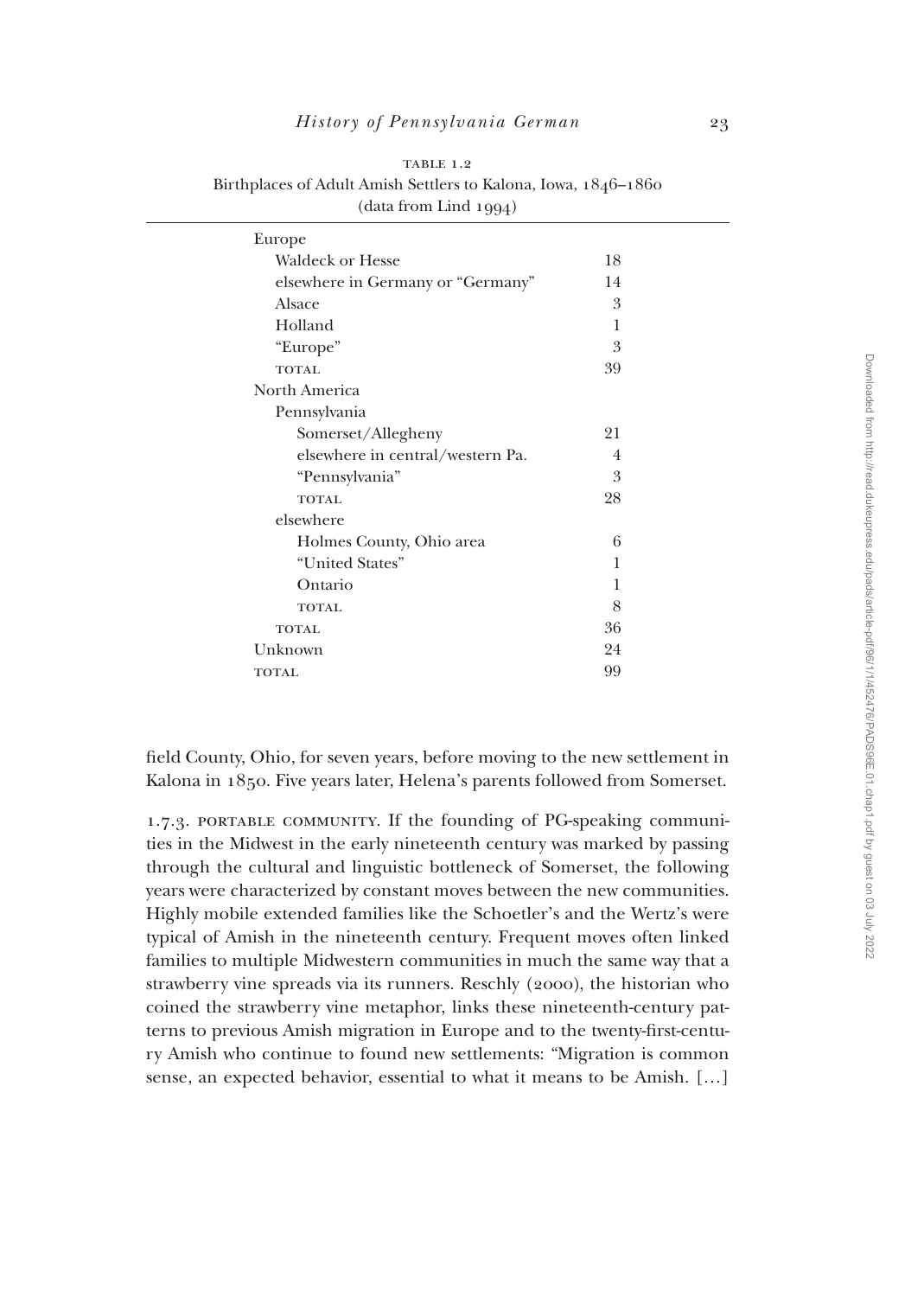The Amish exhibit the ability to migrate to multiple locations, retain networks of support among those locations, and create similar communities"  $(182, 183)$ .

Another major Midwestern Amish settlement, Arthur, Illinois, founded in 1864, illustrates the growing interconnectedness of nineteenth-century Midwestern Amish communities, as its early settlers came from Somerset County, Pennsylvania, as well as Iowa, Indiana, and Ohio. One early Illinois settler, Joseph N. Keim, had links to all of these communities within his own family (see figure 1.6). Born in Somerset, Keim moved to Kalona, Iowa, around 1850 and served as a minister there. In 1864 friction in the church precipitated a move to Indiana and from there to Arthur, Illinois. His son Joseph W. Keim was born in Iowa in 1859 and, after living in Indiana and Illinois, moved to Holmes County, Ohio, where he married in 1880 and where his son began a prosperous lumber company (Kaufman and Beachy 1990, 44; Lind 1994, 119).

An extreme example of the Amish tendency to roam was Noah Troyer, who later in life gained fame as a "sleeping preacher," delivering sermons in a trance-like state in both German or English, depending on the audience (Reschly 2000, 132). Troyer was born in Holmes County, Ohio, in 1831 and as a child moved with his parents to Knox County and Champaign County in Ohio and finally to Indiana. As a young adult, Noah returned to Holmes County from Indiana to marry Veronica Mast (who, ironically, was part of the small contingent in Ohio originally from Lancaster, Pa.), and between

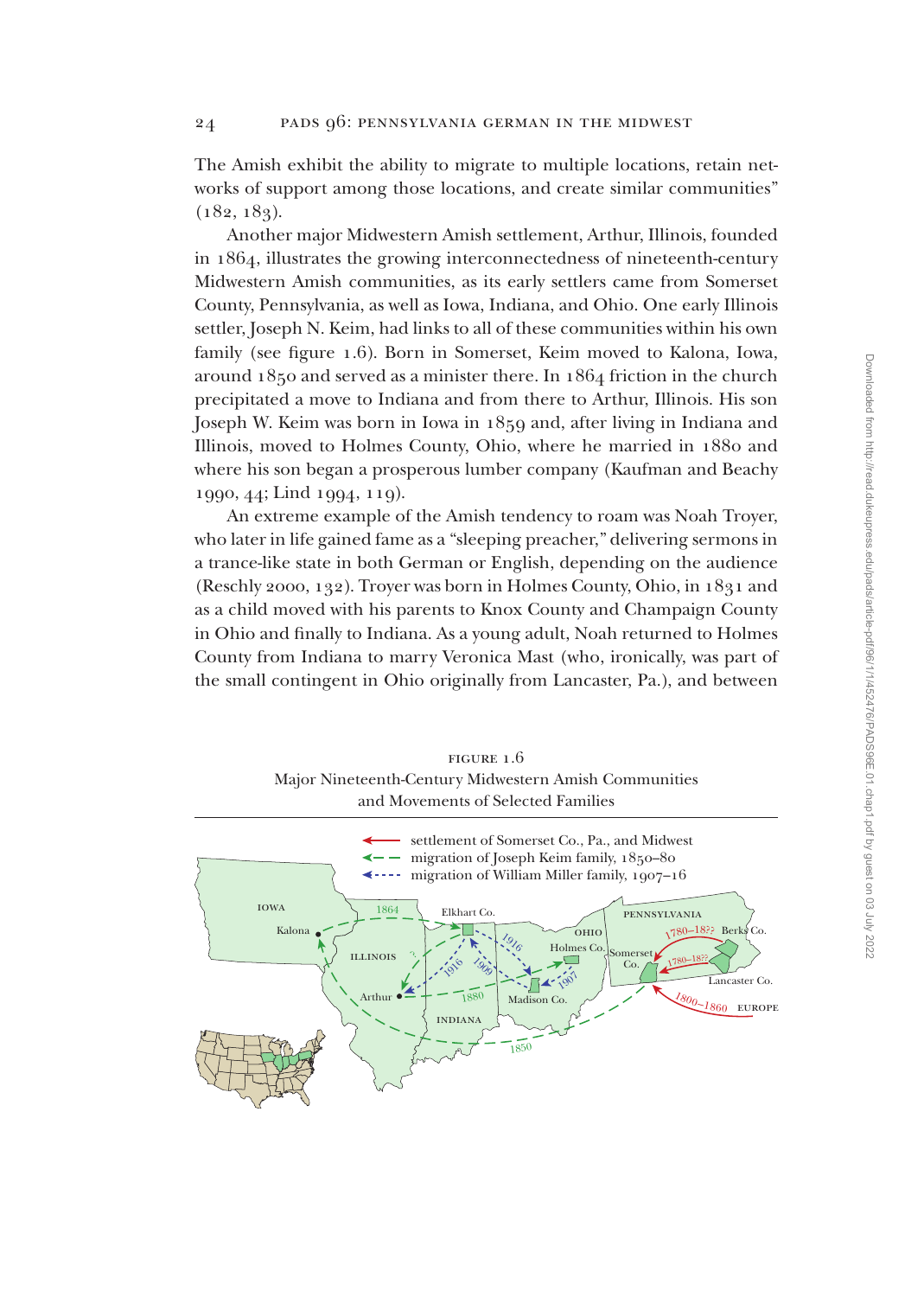1860 and 1875, Noah and Veronica lived in Ohio, Michigan, and Indiana before moving to Iowa where they joined his parents and two brothers.

As illustrated in figure 1.6, a half-century later the "strawberry runner" pattern of Midwestern Amish settlement continued as the William Miller family moved from Holmes County to Madison County, Ohio, in 1908, then lived in Indiana from 1911 until 1916, when they returned to Ohio even as other relatives moved to Arthur, Illinois (Roman Miller, pers. comm., Mar. 24, 2000).13 As Reschly (2000, 203) notes, even today "it is not unusual to meet elderly Old Order Amish who have lived in Arkansas, Oklahoma, Kansas, Missouri, and many other states."

As a result of these many moves, it was—and still is—common for Midwestern Amish to visit friends and relatives in other Midwestern states. Amish young people in particular have, over the years, traveled to other Amish communities to visit and work for a season or longer. One man in the early 1900s traveled regularly to Indiana with other "boys from Holmes County" to do carpentry work and often spent the harvest season in Illinois husking corn at the lucrative wage of 40¢ per hour (Leroy Beachy, pers. comm., Mar. 15, 2000). Gingerich (1939, 246) says of the Iowa Mennonite churches with Amish roots: "There has always been visiting between the Amish Mennonites of the different States. Young people from the East came to the Iowa settlements each winter. Sometimes they stayed for a year or two, and if they were looking for mates, they usually found them and settled here permanently." Given that Iowa was farther west than most Amish settlements, "the East" could be understood to include nearly all other Amish communities, but in practice visitors from Lancaster, Pennsylvania, were few. Gingerich gives as examples visitors from Ohio, Ontario, and Somerset, Pennsylvania.

The remarkably portable communities of the Amish in the Midwest set the stage for the diffusion of linguistic features between them. Even so, the mobility of "settlers" in the nineteenth-century Midwest was not a phenomenon restricted to the Amish, though they may represent some of the most extreme cases. Those who pioneered the Midwest were often pulled from one place to the next by the promise of more and cheaper land. The Ingalls family of *Little House on the Prairie* fame is but one example. As a child, Laura Ingalls Wilder moved with her family from Wisconsin to Missouri, Kansas, Iowa, Minnesota, and South Dakota between 1868 and 1879. Just as the eighteenth-century Amish immigration mirrored the general patterns of the time (see sec. 1.5), so too did the paths of Amish and Mennonite migration in the nineteenth century "fit the larger patterns of general national and international migration" (T. Schlabach 1988, 42).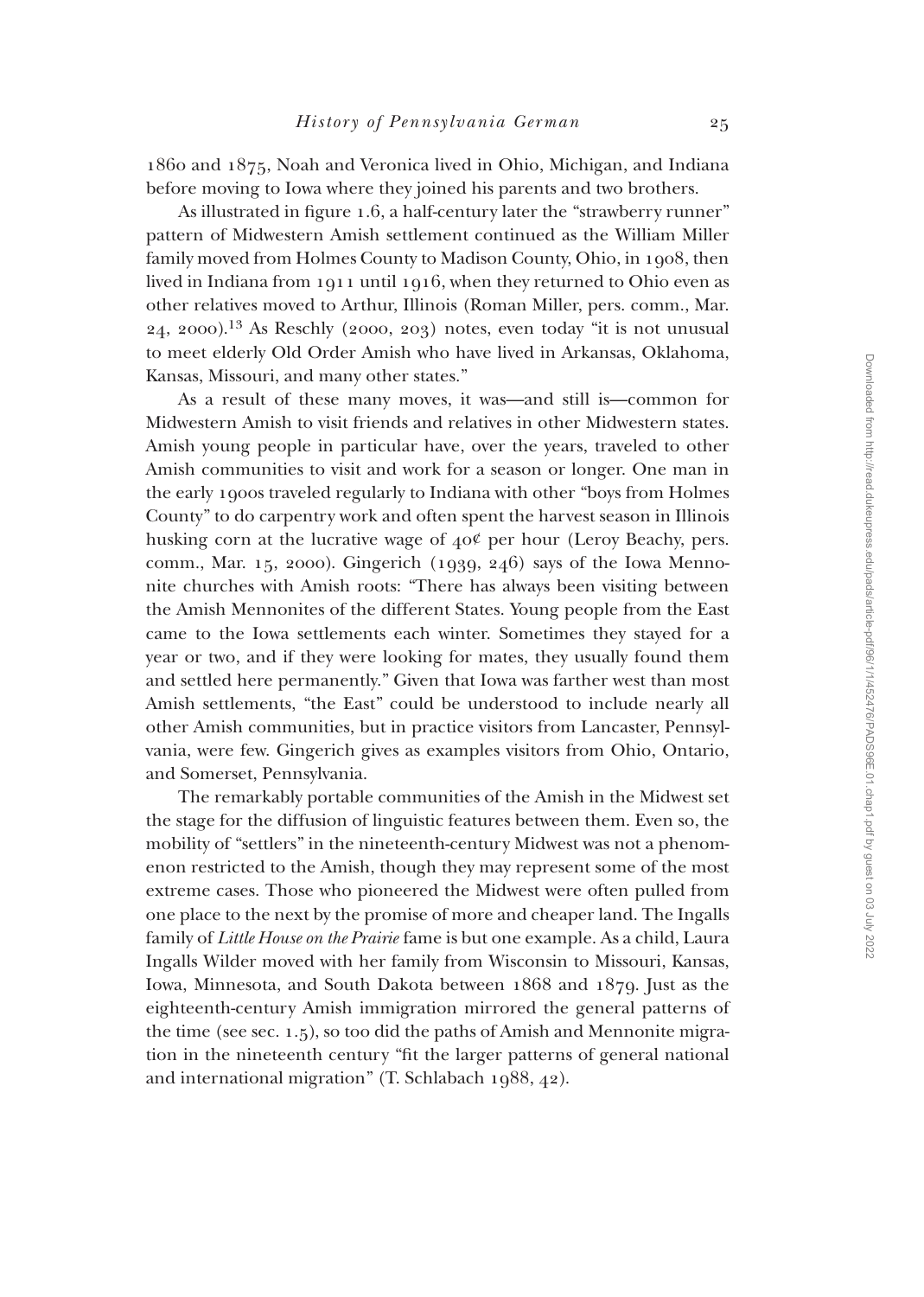1.7.4. cultural divergence between midwest and lancaster amish in the nineteenth century. Linguistic data from the nineteenth century are scarce, so it is difficult to assess the degree to which Midwestern PG was emerging as a separate entity. Still, in other cultural domains, economic, religious, and social divisions between the frontier Midwest and the established Eastern Amish were emerging by the mid-1800s. Lancaster arrivals to Holmes County in mid-century are described as having a "distinctive culture" marked by apparent wealth, stone architecture, furniture designs, and folk art (Kaufman and Beachy 1990, 18–22).

Too, the Midwestern Amish generally had a greater tolerance for diversity in religious practice. Midwestern Amish experimented with singing nontraditional hymns, building meetinghouses, having Sunday school, and relaxed shunning practices (T. Schlabach 1988, 211–12; Nolt 2003, 241– 42). No bishops from southeastern Pennsylvania ever attended the national Amish bishops' meetings of 1862–1878, possibly because they were seen as a venue for change-minded Amish (T. Schlabach 1988, 217). It appears, then, that a pragmatic spirit, born of frontier living and perhaps the influence of progressive European Amish immigrants, distinguished the Midwestern Amish from those in the East, resulting in cultural divergence already in the nineteenth century.

To be sure, Amish in the Midwest still had deep connections with their fellow Amish in the East. Easterners did on occasion visit relatives and friends in the Midwest. Midwestern Amish often consulted with those in Pennsylvania with respect to questions of orthodox community practice, and in many cases, the conservative voice of the Eastern Amish won out. To a certain extent this remains true today as the Amish National Steering Committee, formed in 1966 to guide negotiations on military service with the Selective Service of the U.S. government and which continues to mediate many issues between the Amish and the government, has always had a chairman from Lancaster County (Kraybill 2001, 276). Toward the end of the nineteenth century, nationwide Amish connectedness was further aided by the availability of news from distant communities in national editions of "correspondence" newspapers such as the *Budget*, out of Sugarcreek, Ohio (Nolt 2003, 252). Still, today the *Budget* is read widely only in Midwest Amish communities, and parallel newspapers the *Diary* and *Die Botschaft* have emerged to serve as connections for Lancaster County Amish. Thus, even though a core pan-Amish identity was maintained across all Amish communities in the United States, a clear new sense of regional differences was developing as the twentieth century began.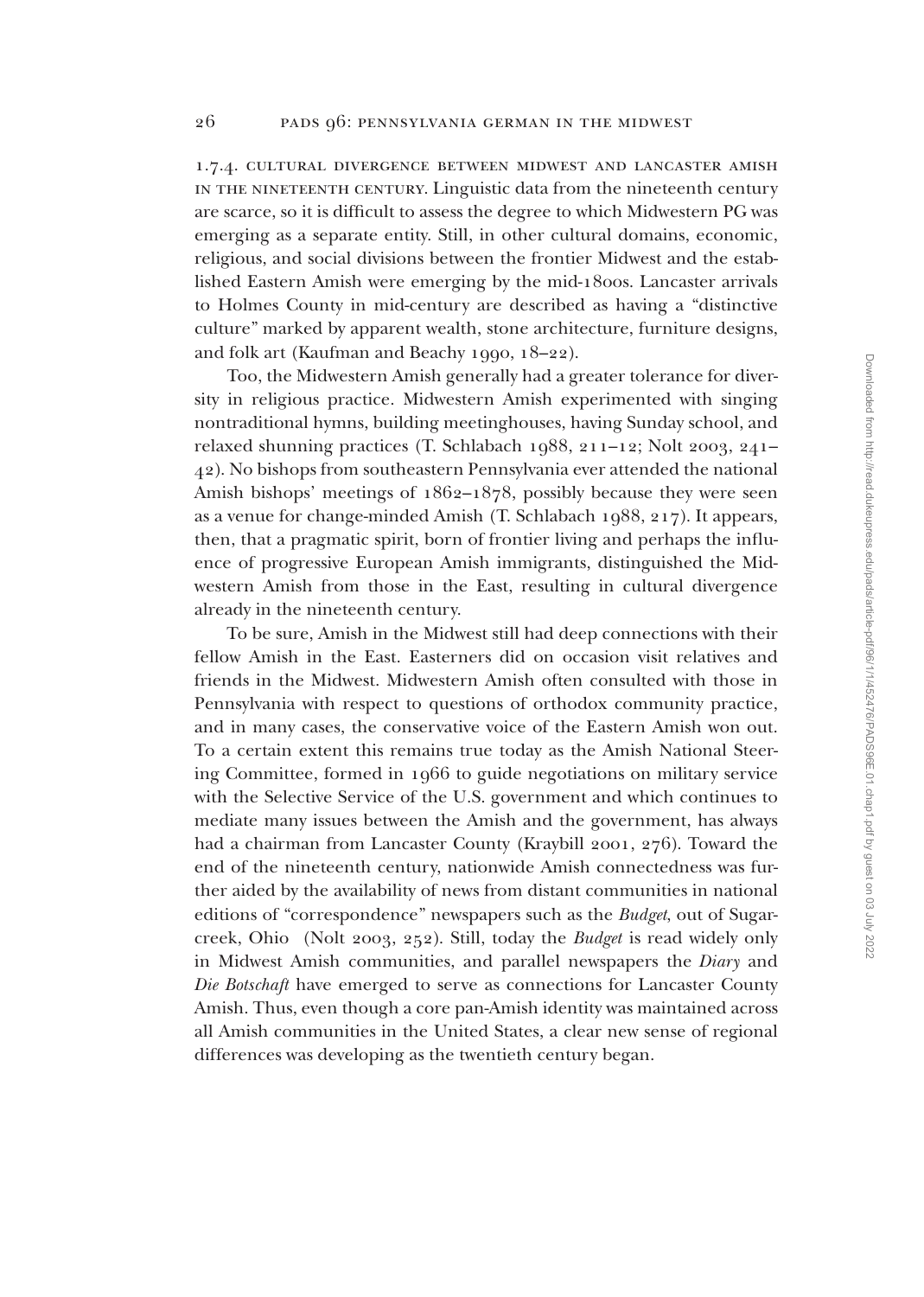#### 1.8. THE FEW BECOME MANY: GROWTH OF AMISH COMMUNITIES IN THE TWENTIETH CENTURY

At the start of the twentieth century, the several thousand Amish in North America were a backroads oddity in a couple dozen locales. In the early 1900s, the Amish of Lancaster County, Pennsylvania, were only just starting to attract some popular attention alongside the much more numerous (by hundreds of thousands) nonsectarian "Pennsylvania Dutch" of southeastern Pennsylvania, while in the Midwest the Amish remained largely invisible to outsiders. Just 100 years later, the tables had turned. As the twenty-first century began, the last generation of nonsectarian PG speakers, the "Pennsylvania Dutch," were well past retirement age and nearly invisible to the public (though Pennsylvania Dutch identity and the related regional tourist industry remain strong). Meanwhile, the Amish in North America have grown rapidly, doubling every 20 years and currently numbering 250,000 (Young Center 2011c). This growth is the result of continued measured adaptation of Amish practices to changing economic pressures that has allowed the Amish to have large families and a high retention rate among children. In many communities, 90% of children born in Amish families choose to remain Amish upon reaching adulthood (Nolt 2003, 332).

Amish portable community also continued in the twentieth century as the explosive growth of Amish communities led to the practical need to find more land for farming or other economic opportunities (Luthy 1994, 244– 45). Thus, out of a total of 410 current settlements, 350 have been founded since 1960—and over 200 have been founded since 1993 (Hostetler 1993, 370; Young Center 2011c). Although Amish have moved as far south as Florida and Texas, as far west as Washington, and as far east as Maine, most of the new settlements have been located in the Midwest and founded by Midwest Amish, in particular in Wisconsin, Michigan, and Missouri. Lancaster County Amish have also experienced rapid growth; however, up until the 1990s, their geographic spread was restricted to Maryland, Delaware, and central Pennsylvania.

The complexity of Amish growth in the twentieth century is exemplified by the Buchanan County, Iowa, settlement, which was founded in 1914 by Amish from Kalona, Iowa, following some disagreements over, among other things, the use of the telephone. The Buchanan County settlement eventually drew like-minded Amish from Kansas and Ohio, but growth was accompanied by steady out-migration, in particular to nearby southwest Wisconsin (see sec. 3.3.3). A single new settlement, founded in 1997 in Livingston, Wisconsin, just 100 miles to the east, has in just a decade grown to over 20 families, hailing from Buchanan County as well as from other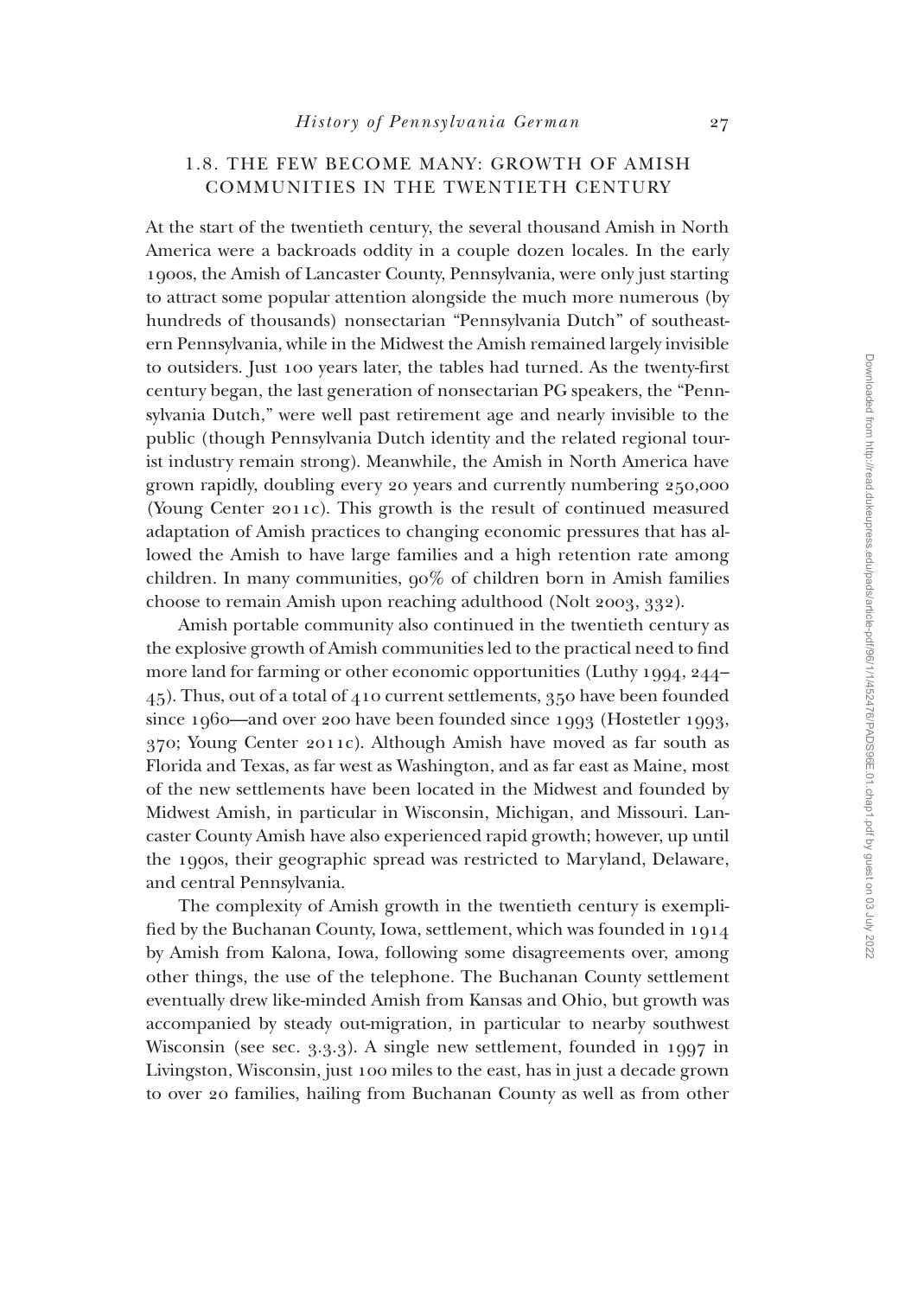settlements in Wisconsin and Indiana: a classic example of the strawberry vine of Amish portable community.

The map of the Pennsylvania German language thus extends far beyond Pennsylvania, as the Midwest Amish, a once insignificant portion of the population of PG speakers, have become the majority and have remained highly mobile. These extensive cross-migration patterns, while relatively low in intensity and increasingly diffuse as the number of Midwestern settlements has grown (see sec. 3.3), have proved crucial for the diffusion of a sound change, the monophthongization of /aI/, across PG in the Midwest. That monophthongal /aI/, a twentieth-century innovation, should become a marker of a homogeneous Midwestern dialect of PG—and, furthermore, that it should not spread to Pennsylvania PG—is far from obvious, given the great distances separating the Midwest Amish communities and the low intensity of current contacts between them (again, see sec. 3.3). Elsewhere, I have studied this puzzle as a possible example of the Sapirian notion of drift, ultimately concluding that the intensity and duration of interspeaker contact required to catalyze apparent parallel developments may have lower than expected thresholds (Keiser 2009). The monophthongization of /aI/ is presented in detail in chapter 4.

In all of these Midwestern communities, PG is thriving. As the language used most frequently at home and for in-group communication (English is also used occasionally in these settings, and all schooling is conducted in English), all children acquire PG as their L1. PG is not wielded consciously as a tool to defend against cultural assimilation, but rather simply because, as they might say, "it's our way"—because to be Amish is to speak PG ( Johnson-Wiener 1992).

#### 1.9. REDUCTION AND RENEWAL OF DIALECT DIVERSITY

In some ways, the story of the Pennsylvania German language has been a story of continuing reduction in dialect diversity. First, there was the leveling of dialect differences in the dialect contact that took place first in the Palatinate and then in colonial Pennsylvania, leading to the emergence of PG as a distinct New World variety of German. Then, as the nineteenth century drew to a close and throughout the twentieth century, the shift of nonsectarian PG speakers to English all but eliminated the regional dialects within southeast Pennsylvania, outside Lancaster County. Now, in the twenty-first century, the majority of PG speakers are Midwest Amish whose cohesive dialect, made possible by the strawberry-runner-like connections